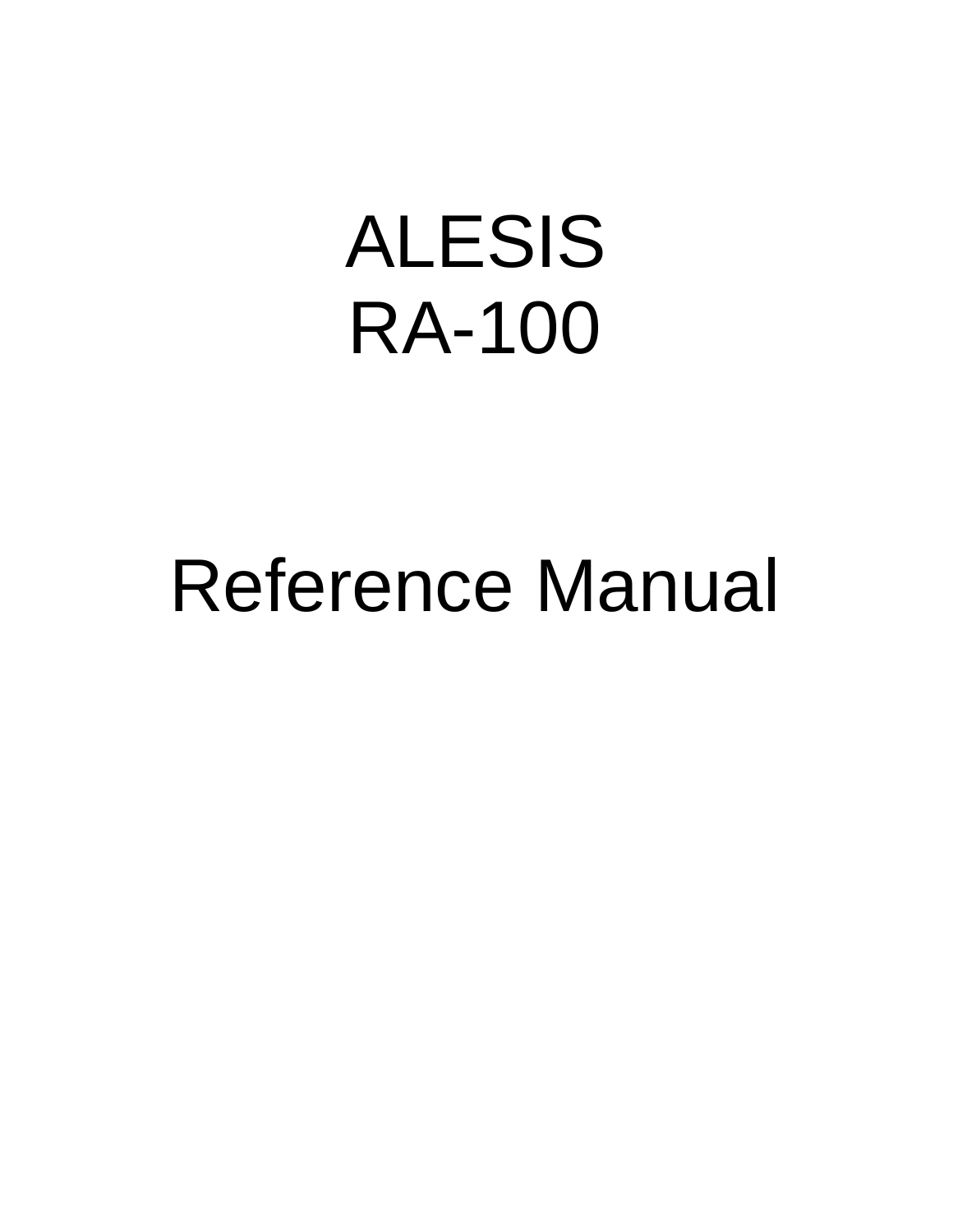#### **CHAPTER 1 - GETTING TO KNOW THE RA-100**

#### **CHAPTER 2 - INSTALLATION**

| Mounting on a Shelf or in a Non-Rack Enclosure |  |
|------------------------------------------------|--|
|                                                |  |
|                                                |  |
|                                                |  |
|                                                |  |
|                                                |  |
|                                                |  |
|                                                |  |
|                                                |  |
|                                                |  |
|                                                |  |
|                                                |  |

#### **CHAPTER 3 - USING THE RA-100**

#### **CHAPTER 4 - TYPICAL APPLICATIONS**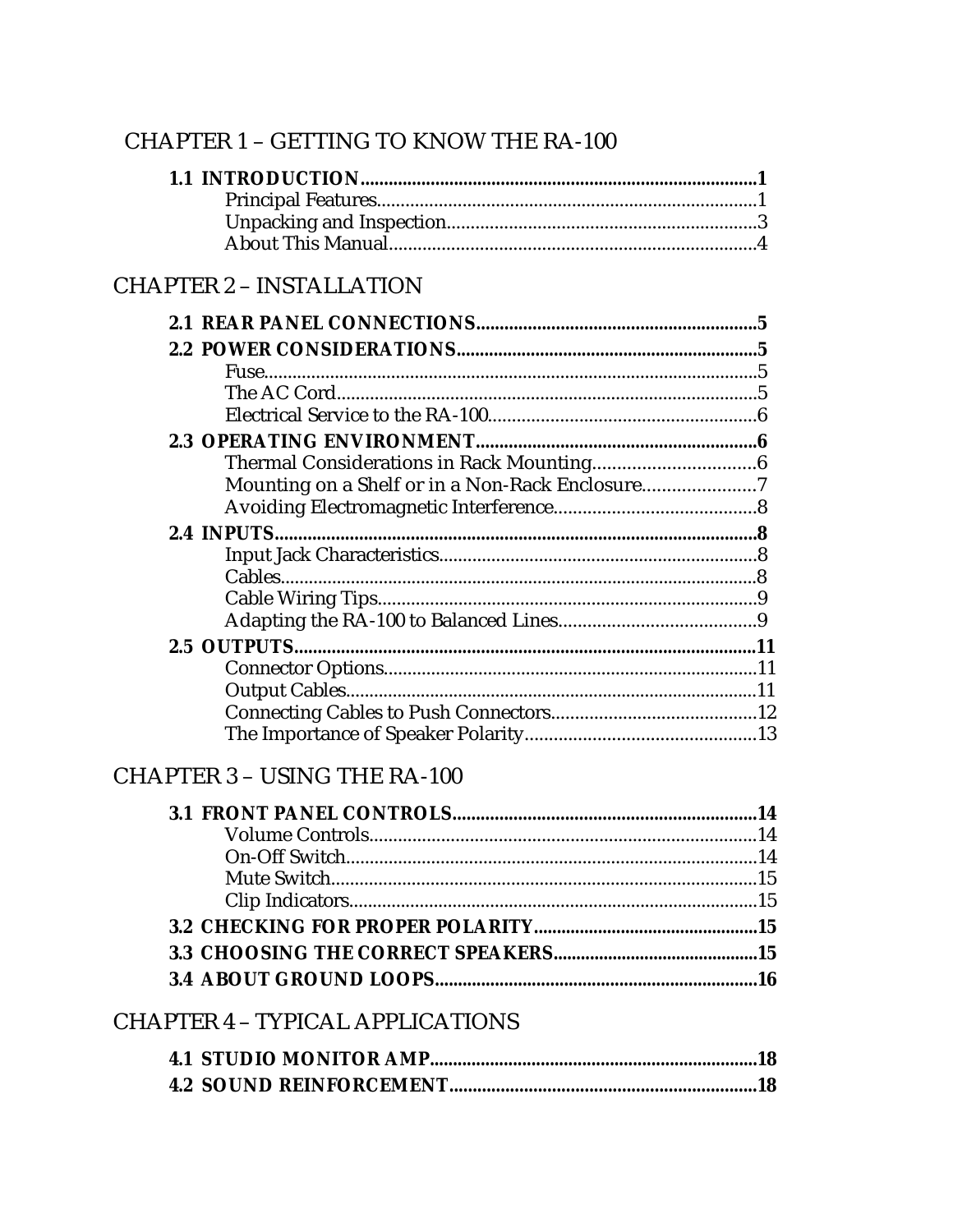#### CHAPTER 5 – MAINTAINANCE/SERVICE

#### CHAPTER 6 – TROUBLESHOOTING

| Thin Sound/Sound that Changes Unpredictably in a Room23 |  |
|---------------------------------------------------------|--|

#### CHAPTER 7 – SPECIFICATIONS

#### **DO NOT REMOVE THE RA-100 TOP COVER. THERE ARE NO USER SERVICEABLE PARTS INSIDE. REFER SERVICING TO A QUALIFIED REPAIR TECHNICIAN.**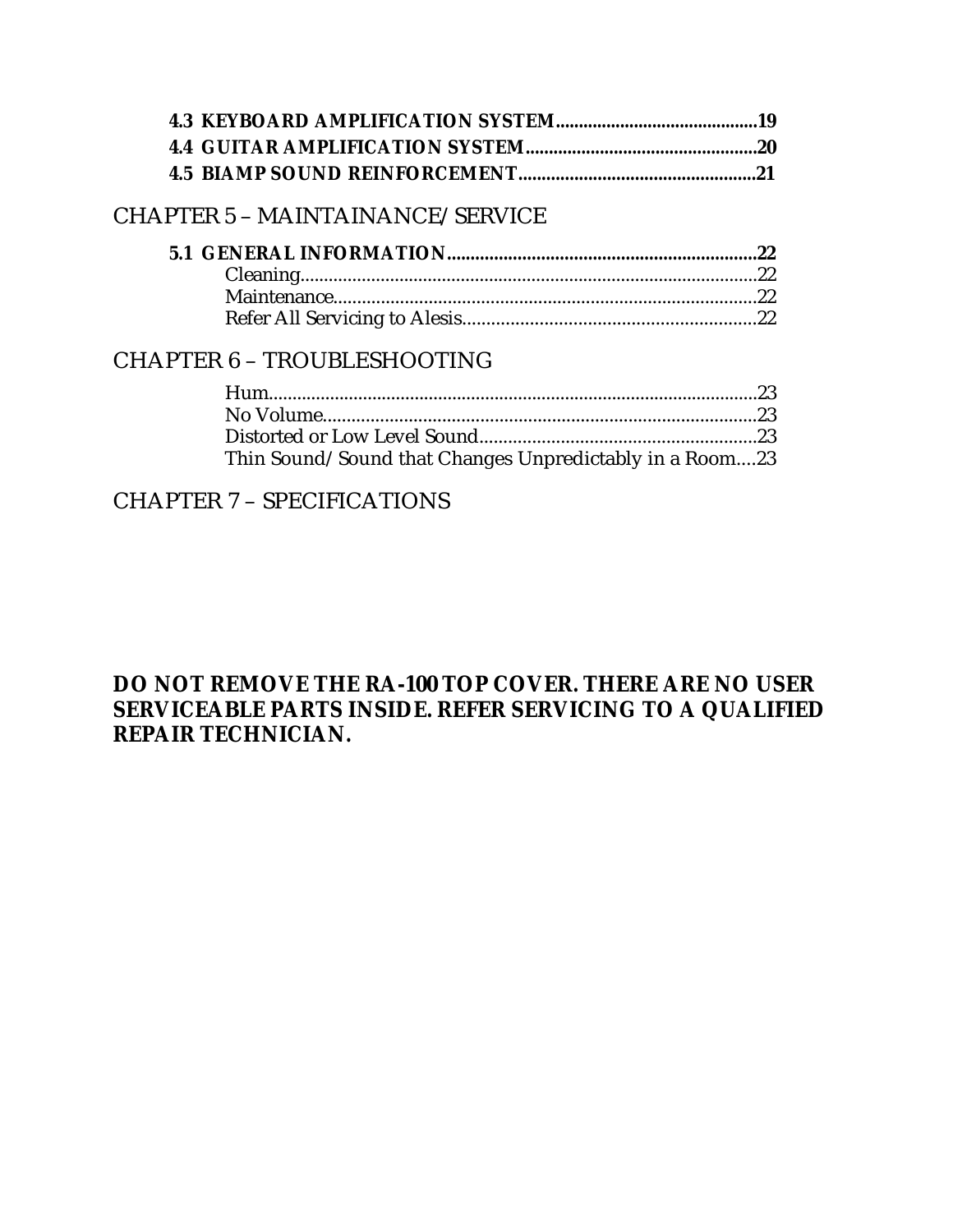# CHAPTER 1: MEET THE RA-100

# 1.1 INTRODUCTION

#### **Principal Features**

Congratulations on your purchase of the Alesis RA-100 Reference Amplifier. With all the wondrous advances in both analog and digital electronics in the past few years, it's easy to forget that an audio chain is only as good as its weakest link. With low-cost digital devices now offering sound quality unheard of only a few years ago, Alesis has applied its expertise toward creating a sonically accurate, stable, and affordable stereo power amplifier that's suitable for the digital age. Optimized for studio monitoring applications and moderate-power live performance setups, the amp's main features include:

- 100 watts per channel into 4 $\Omega$ , 75 watts per channel into 8 $\Omega$
- Dual clipping indicators alert you of *any* type of non-linear operation, not just clipping
- Output short circuit protection to minimize down time and protect the amplifier's circuitry
- Massive, conservatively rated, custom-designed extruded heat sinks (individual for each channel) for cool operation
- No ventilation fan is needed, allowing for quiet operation and reduced ambient noise in the studio
- Extremely low noise and distortion; suitable for quiet applications such as recording studios, church installations, and museums

However, some of the RA-100's most important features are hard to put on a spec sheet. In a quest for a "musical" sounding power amp that can stand up to a tough life on the road as well as continuous operation in the studio, Alesis has made some changes—some minor, and some very significant—to the standard power amp.

• The RA-100 doesn't produce any audio transients during power-up or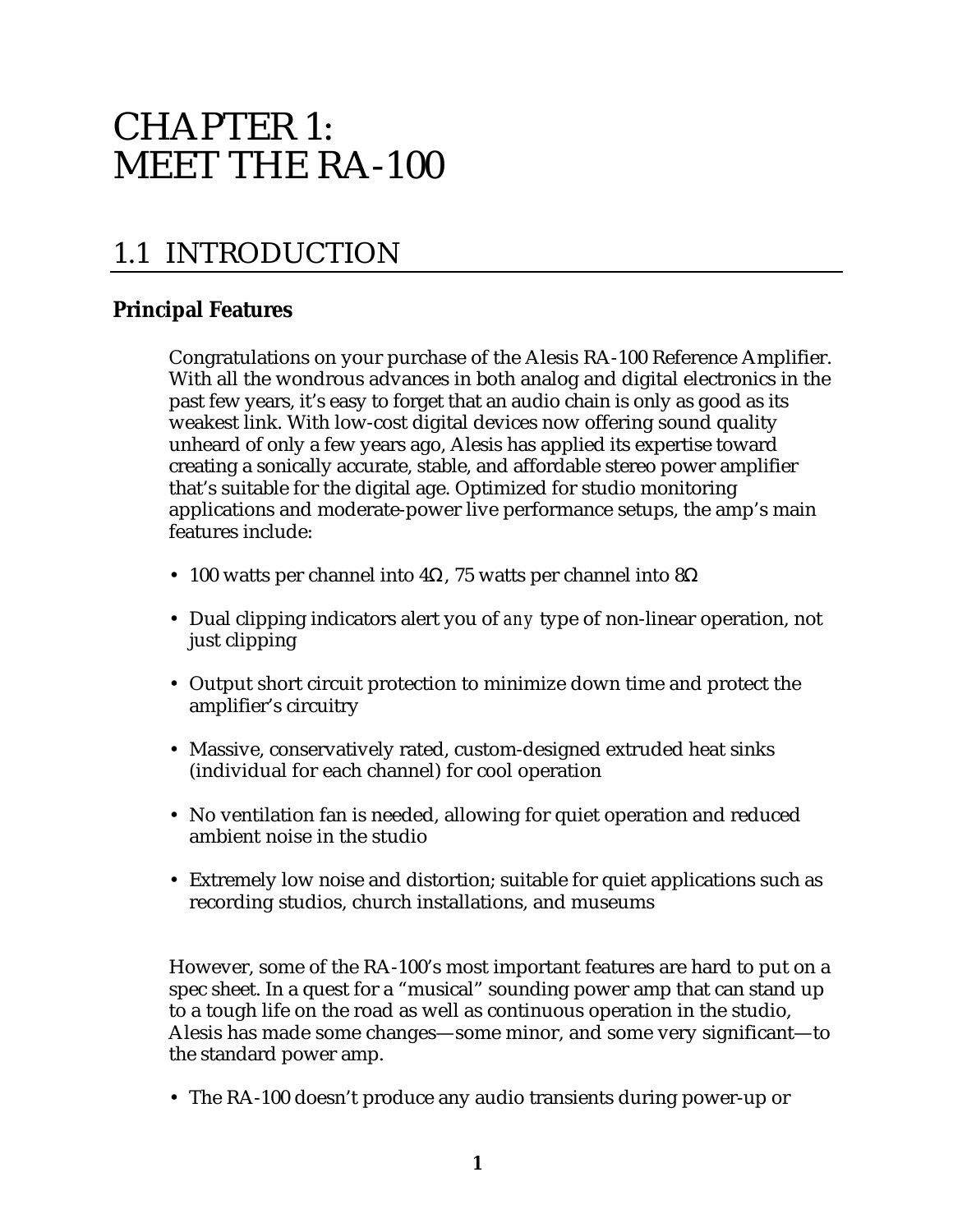power-down. Nonetheless, there's a 2-second mute on power-up to compensate for any pieces of equipment plugged into the RA-100 that produce transients upon power-up, and receive power at the same time as the RA-100. Also, because the amp doesn't produce power on/off thumps itself, the mute circuit can be pre-power amp. This allows simpler circuitry than what would be required for shutting down the power amp stages.

- The RA-100's power supply has plenty of reserve capacity to handle percussive transients, but if someone kicks the RA-100's plug out of the wall, you want all amplification to cease immediately. Therefore, if the amp senses any loss of power, it instantly mutes the audio.
- Because power-up and -down are noiseless, the on/off switch doubles as a mute or "panic" button.
- The output stage uses full complementary-symmetry circuitry throughout. Although there are cheaper ways to design an output stage, this time-tested approach is generally considered superior to non-complementarysymmetry types. The output devices are rated at 30 Amps of peak current, and boast a 20 MHz FT (transition frequency) for superior bandwidth.
- Extremely good stability with reactive loads (e.g., speakers and crossovers). Stable operation is essential when presented with the changing load characteristics of typical speakers; the RA-100 uses several stabilization techniques to maintain consistent feedback network characteristics.
- Alesis recognizes that amplifiers will sometimes be driven into clipping even though this is not good practice—during a recording session or under the pressures of live performance. As a result, a great of deal of research went into creating the best possible clipping entry/recovery characteristics. Amps with lots of overdrive and saturation tend to create overshoot and ringing during the clipping process, which degrades the sound; the RA-100 has been designed so that it exhibits very little saturation, even when overloaded. As a result, it enters and exits clipping very cleanly. Clean clipping allows the RA-100 to be driven harder, which makes the overall perceived sound louder.

Monitoring a sine wave being clipped confirms this action. With the RA-100, the amp will follow the original input signal as soon as clipping ceases (a). With some conventional amp designs, the signal will "hang" at the clipped level for a while before catching up with the input signal (b. This saturation-caused overshoot can sometimes sound worse than the clipping itself.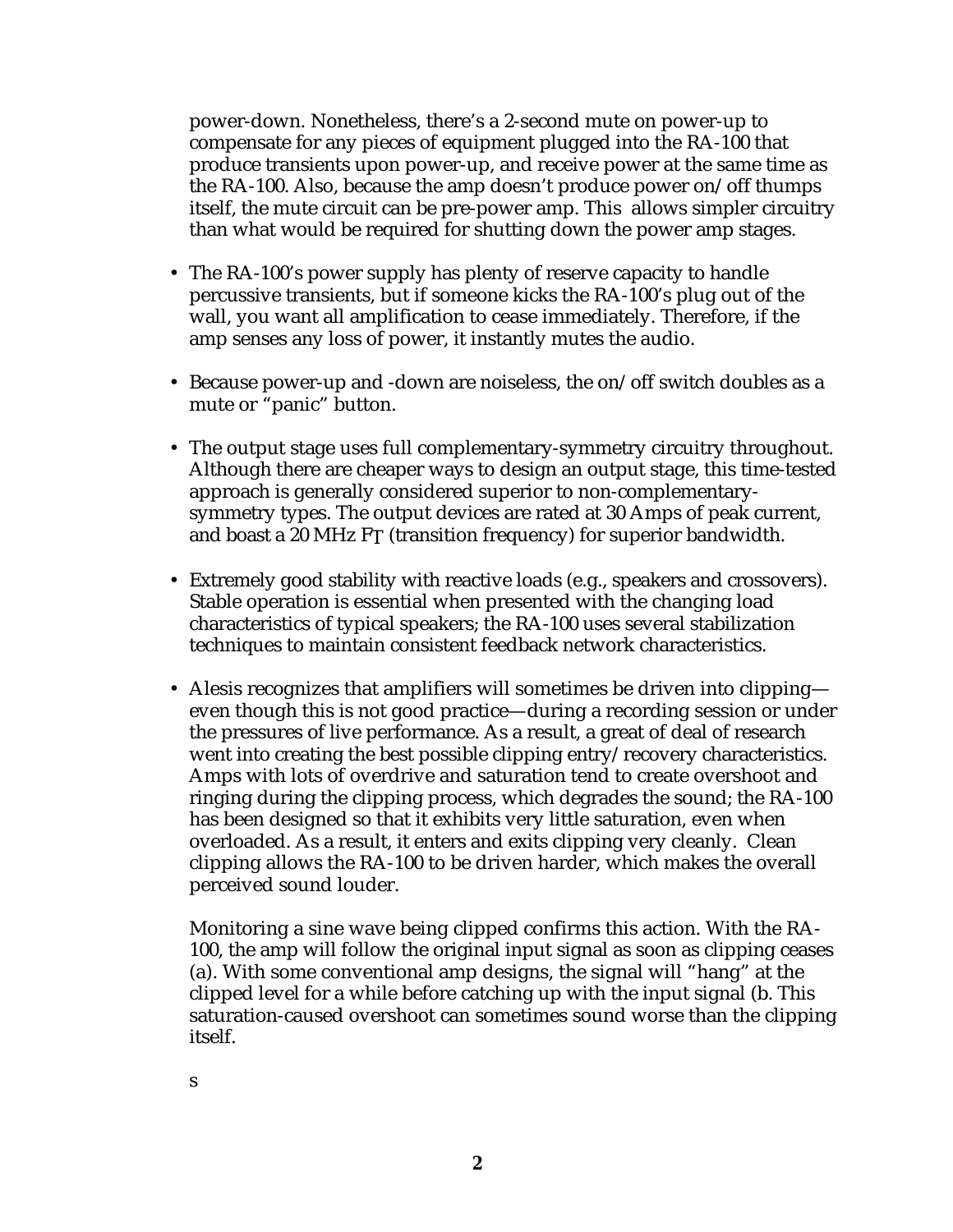- No "speaker stress" during shutdown. With traditional protection circuitry, the act of clamping the output devices to a safe value can make the amp unstable with particular notes that interact with the speaker resonance, thus producing oscillation or "motorboating." This could damage your speakers. The RA-100 uses an elegant clamping design that observes the load at all times but also integrates the signal characteristics into the clamping action. Thus, the clamping action is gentle and, after clamping to the maximum current encountered in normal operation, will slowly (over 1 to 2 seconds) clamp based on the load and signal characteristics. If the source of the problem (e.g., a short across the speaker terminals) is removed, the signal recovers instantly.
- Alesis also recognizes that whatever else, "the show must go on." As a result, under conditions of extreme abuse (such as ultra-low speaker impedances or mounting that allows for no ventilation), the RA-100 will limit its signal rather than simply shut down. Taken to an extreme, this will produce distortion but sound will still come out.

To acquaint yourself with the RA-100's operation, and to use it properly in various applications, carefully read this manual. Power amplifiers are highcurrent devices that are the next-to-last link in the audio chain. Proper attention to cabling, power distribution, ground loops, and other topics covered in this manual is vital to have the RA-100 live up to its full potential.

As always, we welcome your suggestions and comments concerning this product, or any other product in the Alesis line.

#### **Unpacking and Inspection**

Your new Alesis power amplifier was carefully packed at the factory, and the container was designed to protect the unit during shipping. Please retain this container in the highly unlikely event that you need to return the RA-100 for servicing.

Upon receiving the RA-100, carefully examine the shipping carton and its contents for any sign of physical damage that many have occurred in transit. If you detect any damage, do not destroy any of the packing material or the carton, and immediately notify the carrier of a possible claim for damage. Damage claims must be made by you. If you picked up your amplifier directly from an Alesis dealer, contact the dealer.

The shipping carton should contain:

• This instruction manual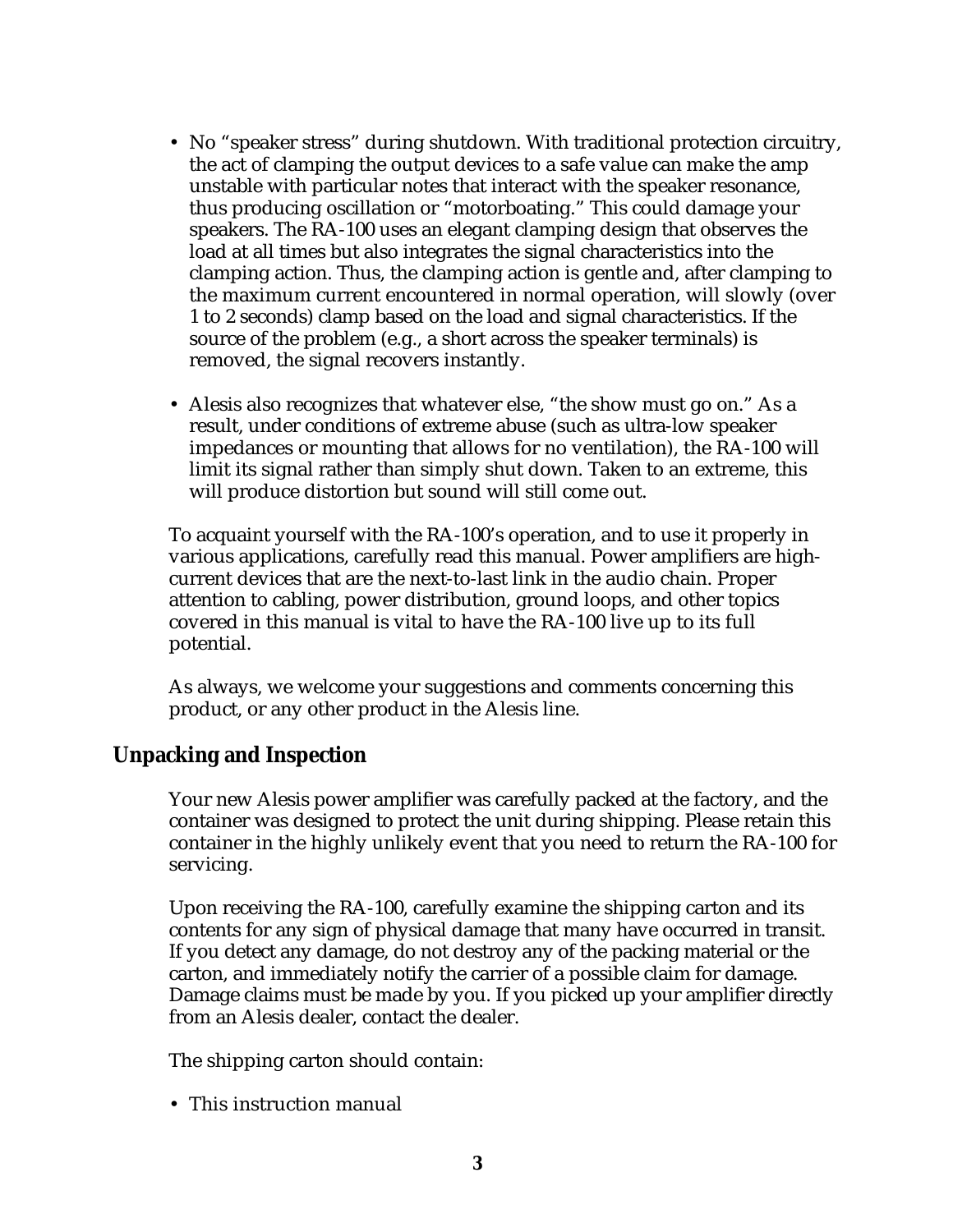- Alesis RA-100 power amp with the same serial number as shown on the shipping carton
- Power cord.
- Four stick-on rubber feet (for shelf mounting, to prevent the RA-100's bottom surface from scratching the shelf)
- Alesis warranty card. It is important to register your purchase; if you have not already filled out your warranty card, please do so now.

#### **About This Manual**

The manual presents information in a logical order. Chapter 2 covers installation, and Chapter 3, how to use the RA-100. Chapter 4 covers several typical applications. The manual closes with information on maintenance/servicing, troubleshooting, and operating specifications.

Please remember that a power amplifier is a high-current, high-power device and should be treated with respect and care. Even if you are an audio veteran, we urge you to read the entire manual to make the best use of the RA-100.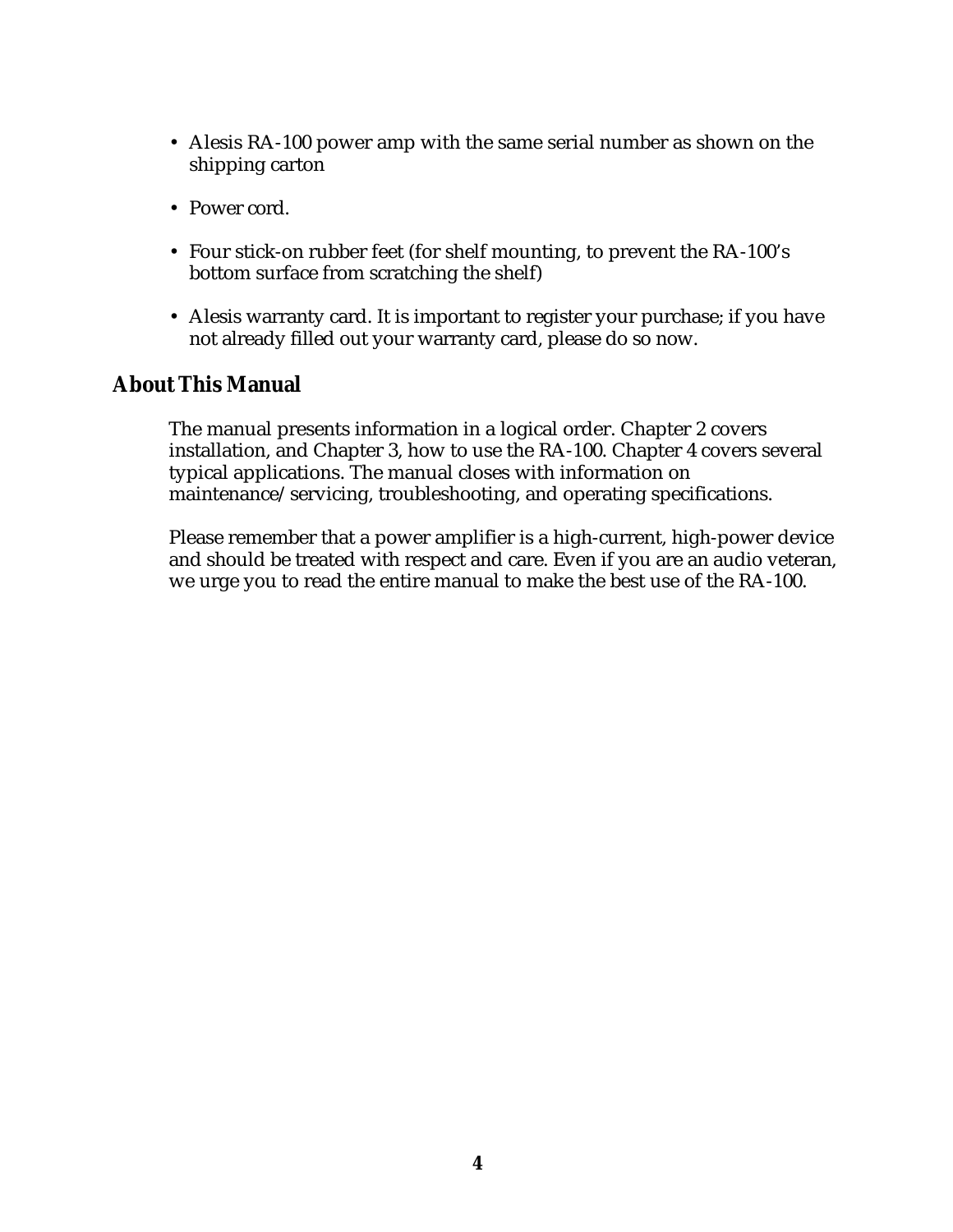# CHAPTER 2: INSTALLATION

## 2.1 REAR PANEL CONNECTIONS

The following diagram shows the various rear-panel components. Please refer to this diagram during the procedures described in this chapter.



### 2.2 POWER CONSIDERATIONS

#### **Fuse**

Replace with a 5 Amp, slow-blow type only; use of any higher amperage value will void the warranty. **FUSES ARE FOR YOUR PROTECTION—** *NEVER* **SUBSTITUTE A FUSE OF A HIGHER RATING, OR BYPASS IT.**

#### **The AC Cord**

The RA-100's IEC-spec AC cord (do not substitute any other AC cord) is designed to feed an outlet that includes three pins, with the third, round pin connected to ground. The ground connection is an important safety feature designed to keep the chassis of electronic devices such as the RA-100 at ground potential.

DO NOT OPERATE ANY ELECTRICAL EQUIPMENT WITH UNGROUNDED OUTLETS. PLUGGING THE RA-100 INTO AN UNGROUNDED OUTLET, OR "LIFTING" THE UNIT OFF GROUND WITH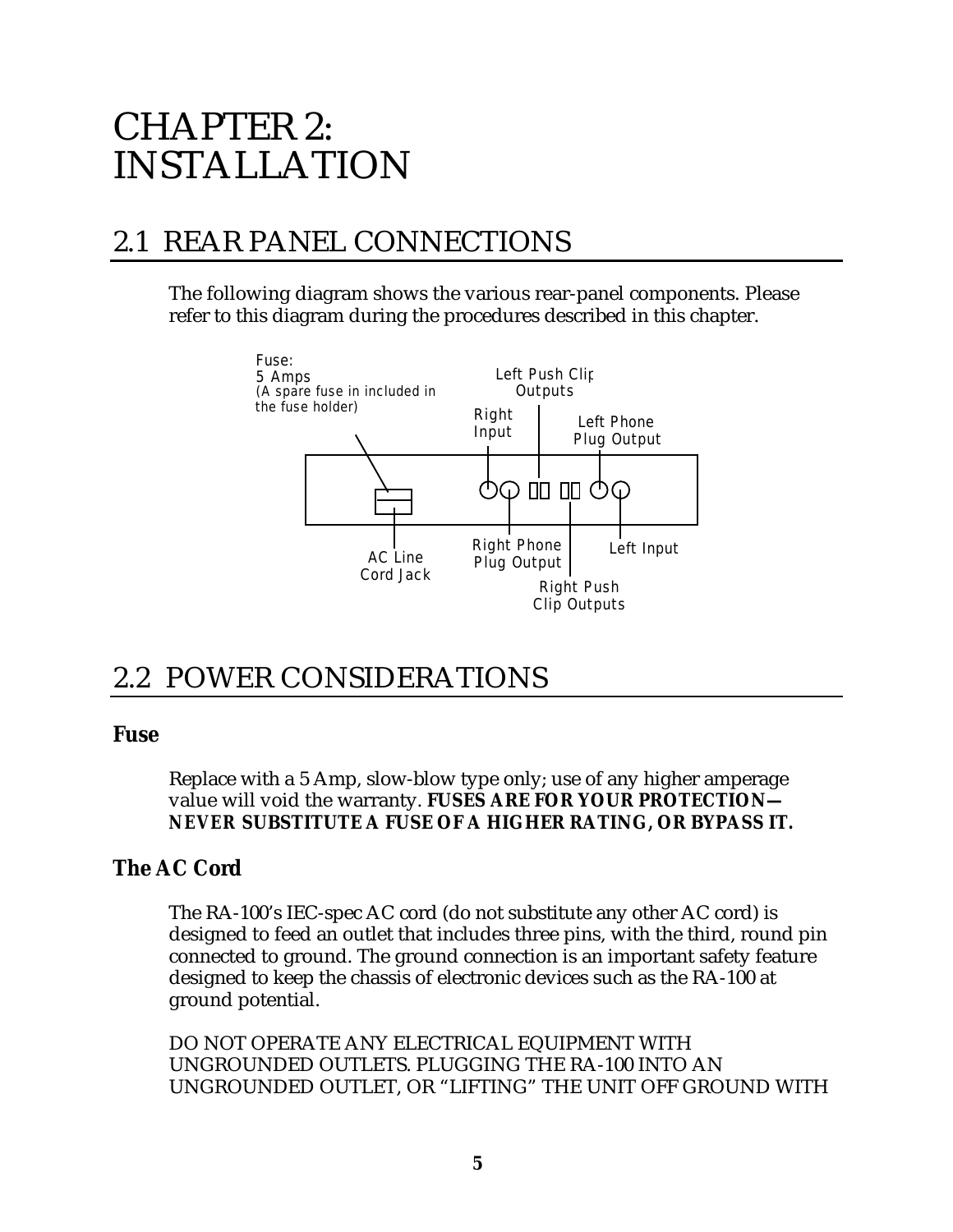A THREE-TO-TWO WIRE ADAPTER, CREATES A HAZARDOUS CONDITION. ALESIS CANNOT BE RESPONSIBLE FOR PROBLEMS CAUSED BY USING THE RA-100 OR ANY ASSOCIATED EQUIPMENT WITH IMPROPER AC WIRING.

#### **Electrical Service to the RA-100**

Although the RA-100 has a maximum audio output rating of 200 watts total into 4Ω, this does not represent the total current consumption since there are certain inefficiencies inherent in linear amplifier design. As a result, the fuse is rated at 5 Amps, implying that the maximum current the RA-100 can draw is around 500 watts. However, in typical studio applications the average power consumption will be much less. However, when multiple devices are plugged into a single AC outlet, the possibility of overheated connections can exist.

Electrical standards have taken enormous strides toward increased safety over the past few decades thanks to circuit breakers, ground fault interrupters, and improved wiring and insulation materials. Unfortunately, some clubs are situated in older buildings whose wiring may not meet current safety standards, or have wiring that has deteriorated over the years. Make sure the circuit supplying power to the RA-100 can supply enough current to run it properly. If the circuit has to supply other high-powered consumption units such as refrigerators, coffee pots, toasters, air conditioning, or stage lighting, plug the RA-100 into a different circuit with a lesser load.

### 2.3 OPERATING ENVIRONMENT

#### **Thermal Considerations in Rack Mounting**

The RA-100 can be mounted in an equipment rack (taking up 2 rack spaces), placed on a shelf, tucked away in a vocal booth, etc. When you install it, keep in mind that *heat is the major enemy of electronic equipment.* Fortunately, the RA-100's protection circuitry will not allow the unit to run hot enough to damage any of the circuitry. However, sustained high-temperature operation sufficient to cause limiting will adversely affect the sound quality for as long as the excessive temperature conditions exists.

The RA-100 has extensive heat sinking to minimize overheating, as well as eliminate the need for a ventilating fan. The latter feature is crucial for the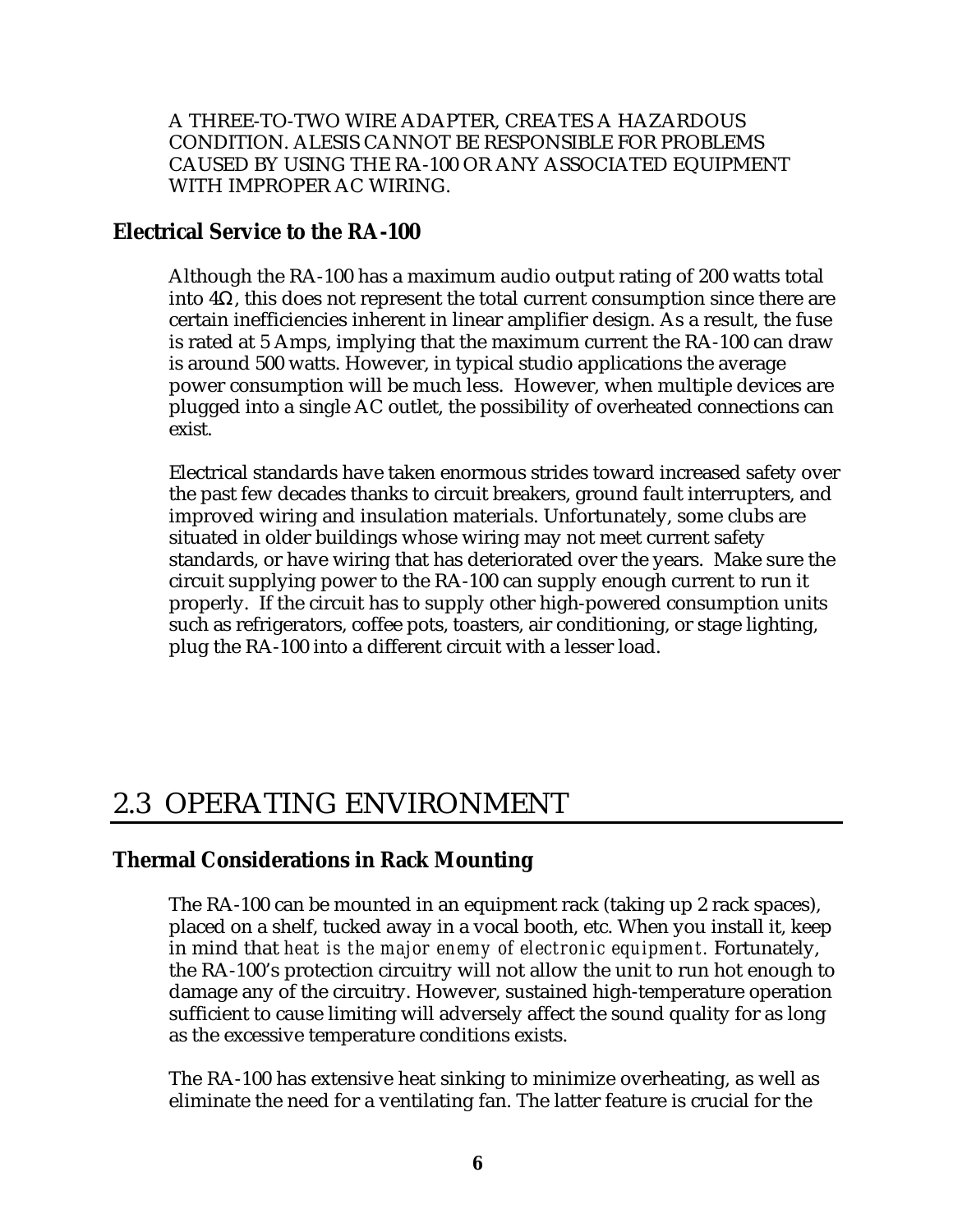cramped control rooms typically found in smaller studios; any fan noise would interfere with the mixing or monitoring process. The RA-100 should be installed so that its heat sinking is allowed to do its job. Please observe the following:

- The RA-100 is designed to perform properly over a range of ambient temperatures from  $0^{\circ}$  C to +50° C (32° F to 122° F), in up to 80% noncondensing humidity. These are not absolute limits, but Alesis cannot guarantee that the RA-100 will meet its published specs if operated outside of these ranges. If necessary, use a fan to blow air over the RA-100 and promote cooler operation.
- Prevent the side heat sink fins from becoming obstructed. There should be enough airspace around the amplifier for it to "breathe."
- Always allow adequate ventilation behind the RA-100. Do not seal any enclosure that holds the RA-100.
- Never throw a coat or other flexible fabric or covering over the top of the amp when it's in use.
- You may wish to leave an empty rack space above or below the amp to promote good air flow.
- Due to the RA-100's weight (13.5 lbs.), it's a good idea to mount it in the bottom of the rack frame.

#### **Mounting on a Shelf or in a Non-Rack Enclosure**

To mount the amplifier on a shelf or other flat surface, Alesis recommends using the enclosed stick-on feet to avoid scratching the shelf's surface with the amplifier bottom. To properly mount the stick-on feet:

- **1** Place the amplifier upside down on a clean cloth or piece of cardboard so the amp top does not scratch your work surface.
- **2** Clean the bottom of the amp where you plan to stick the feet. Isopropyl alcohol is recommended as a cleaning agent. This step insures that no small amounts of oil or other substances will inhibit proper adhesion of the feet.
- **3** When the surface has dried, attach the feet.

Please observe the comments on thermal considerations given under "Thermal Considerations in Rack Mounting" no matter where or how the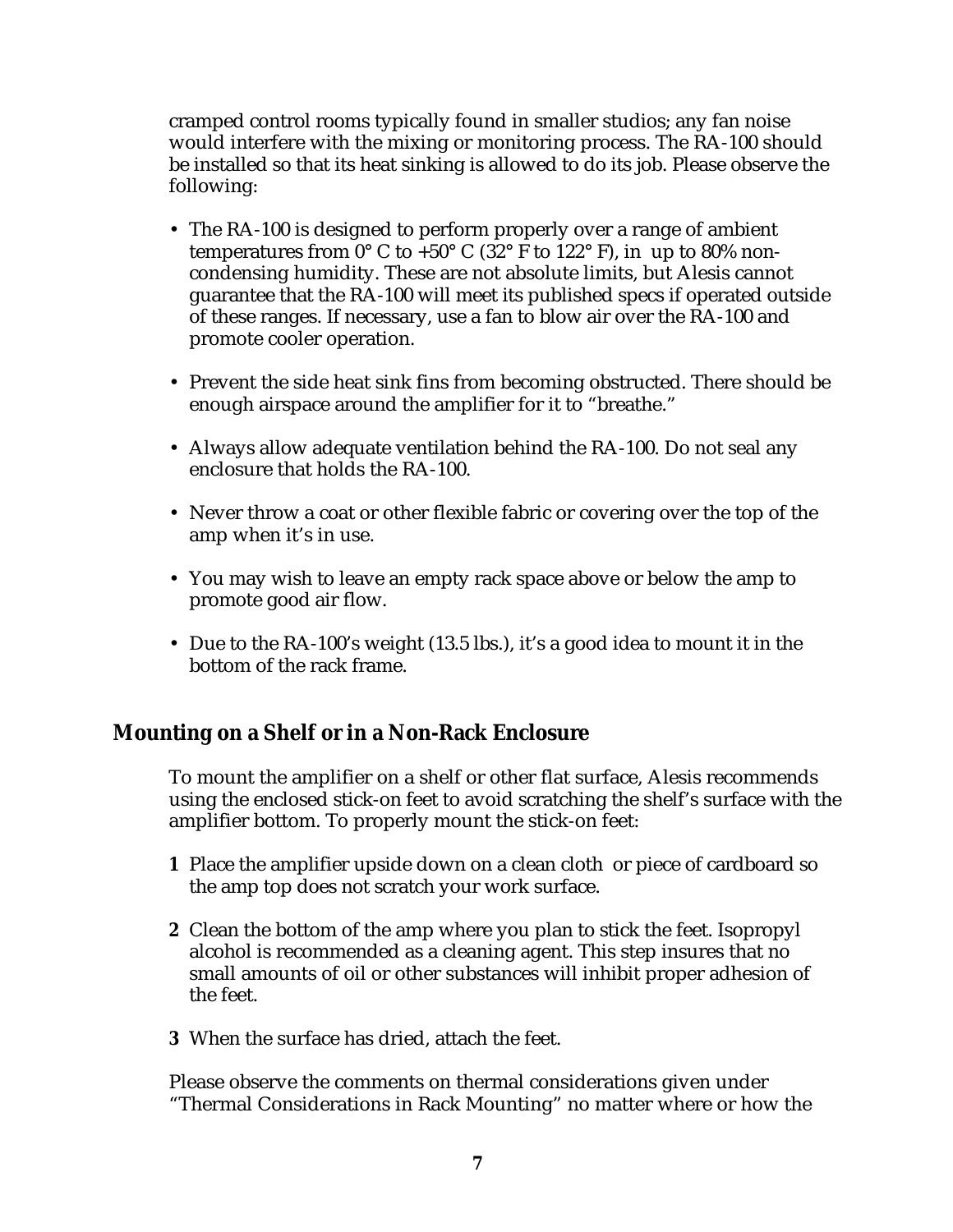amp is mounted.

#### **Avoiding Electromagnetic Interference**

Because the RA-100 contains a large power transformer, we recommend that you do not:

- Place the RA-100 next to an unshielded video monitor, as the magnetic fields may distort the image.
- Place tapes, disks, or other magnetic media close to the RA-100.
- Play guitar, bass, or any other instrument with magnetic pickups near the RA-100. No damage will occur but AC fields may enter the pickups, causing hum.

### 2.4 INPUTS

#### **Input Jack Characteristics**

The RA-100 includes two unbalanced, 1/4" phone jack inputs. These are compatible with the low-impedance, unbalanced, high level outputs typically emanating from equipment such as mixers, synthesizers, samplers, direct boxes, crossovers, etc. Guitars, microphones, and other low-level/highimpedance output devices require a preamp.

The input jack wiring convention is:

- Tip: signal hot
- Sleeve: shield and ground

#### **Cables**

Use only high quality cables when interfacing equipment with the RA-100. These should be good quality shielded cables with a stranded (not solid) internal conductor. Although quality cables cost more, they do make a difference. Route cables to the RA-100 correctly by observing the following precautions.

- Do not bundle audio cables with AC power cords.
- Avoid running audio cables near sources of electromagnetic interference such as transformers, monitors, computers, etc.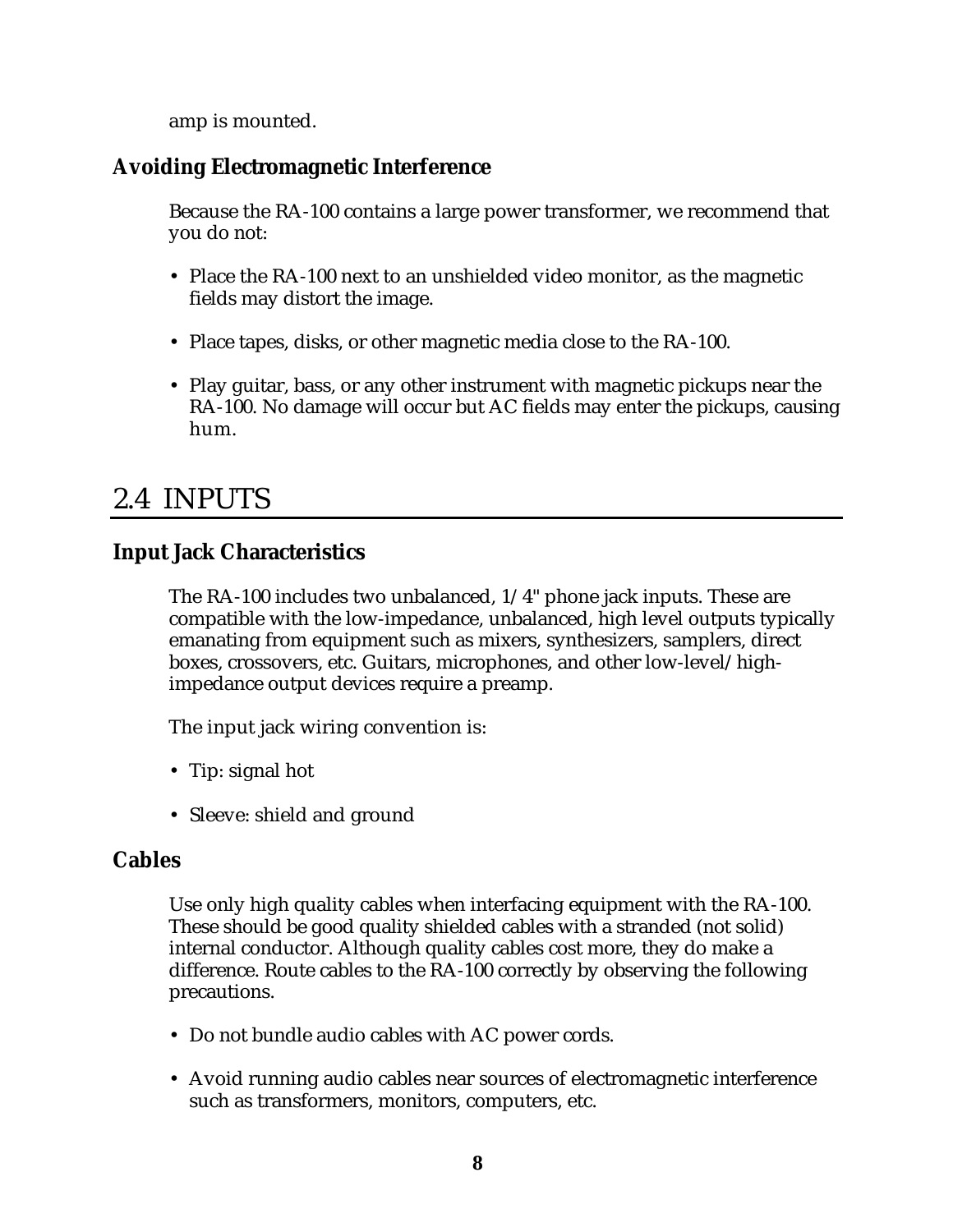- Do not place cables where they can be stepped on. Although stepping on a cable may not cause immediate damage, it can compress the insulation between the center conductor and shield (thus degrading performance) or reduce the cable's reliability.
- Avoid twisting the cable or having it make sharp, right angle turns.
- Never unplug a cable by pulling on the wire itself. Always unplug by firmly grasping the body of the plug and pulling directly outward. If you experience difficulty in removing the plug, sometimes a slight rotating motion while unplugging will solve the problem.
- Keep the cable contacts clean at all time. Oxidation may lead to intermittent contacts, degraded sound quality, or even distortion. DO NOT USE AN ABRASIVE TO CLEAN A DIRTY PLUG. This may remove some of the plug's conductive plating. Instead, spray contact cleaner on a clean, lint-free cloth and vigorously rub the plug until the oxidation is removed.
- Although Alesis does not endorse any specific product, chemicals such as Tweek and Cramolin, when applied to electrical connectors, are claimed to improve the electrical contact between connectors.
- NEVER PLUG OR UNPLUG INPUT CABLES UNLESS THE RA-100 IS TURNED OFF, UNPLUGGED FROM THE AC LINE, OR HAS THE LEFT AND RIGHT LEVEL CONTROLS TURNED TO MINIMUM LEVEL. Failure to observe these precautions may result in damage to your speakers if the cable being plugged into the RA-100 is carrying a signal, and the level is turned up.

#### **Cable Wiring Tips**

If you decide to wire your own cables, Alesis recommends that you use two conductor shielded cable (even in an installation that uses unbalanced wiring) with either a braided or foil-type shield. Connect one conductor to the phone jack tip connection to carry the hot signal, and the shield connection to the sleeve. The other conductor should also connect to the shield since it is not good practice to depend on the shield wire itself to complete the signal connection. This is because the shield wires are more subject to breakage, especially in portable installations, than the more protected internal insulated wires. By using a second "safety" conductor for ground, the worst that could happen with a broken shield would be a rise in noise or hum due to the lack of shielding. If the ground connection were completely lost, there would be either extremely loud hum or major loss of audio.

#### **Adapting the RA-100 to Balanced Lines**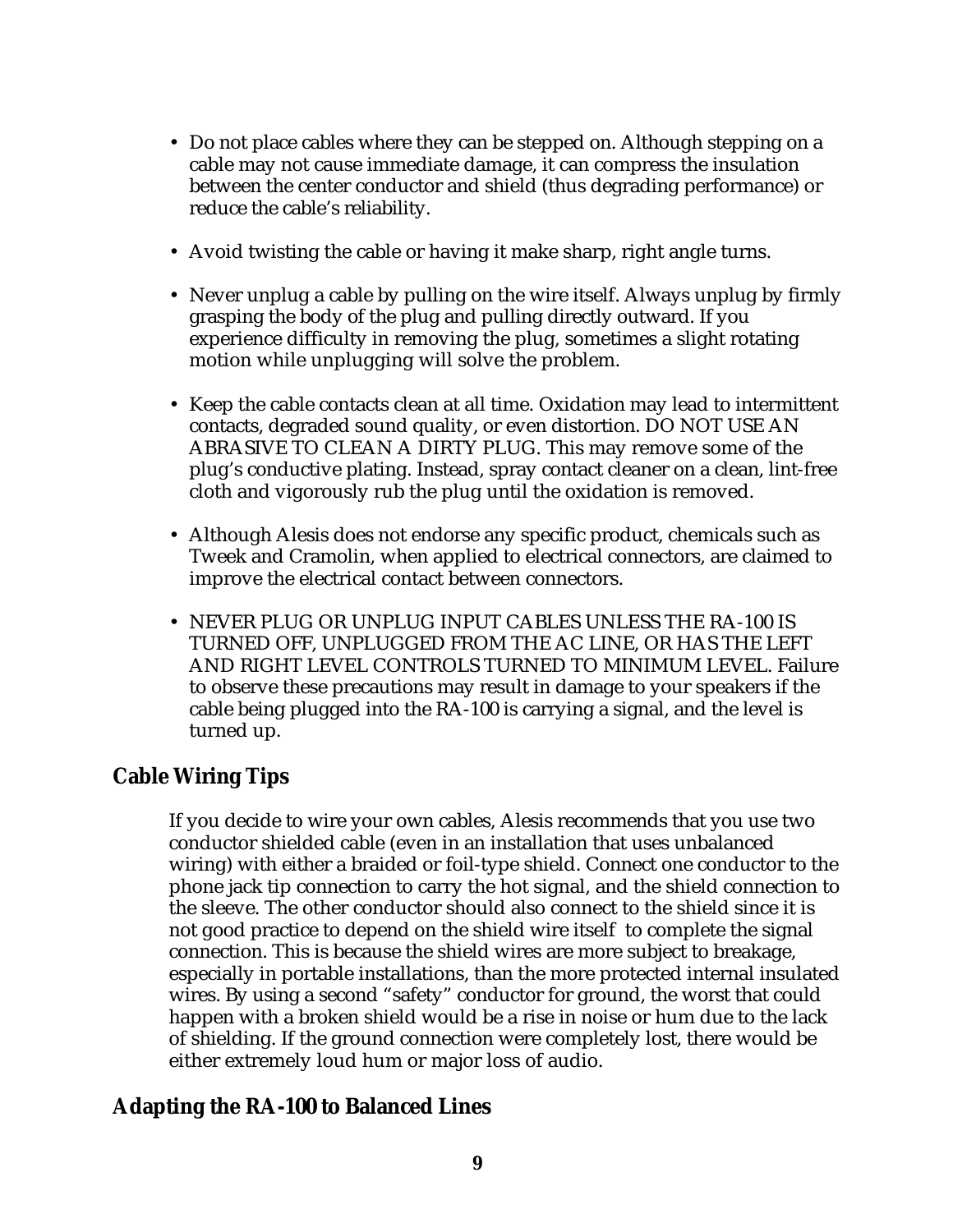With long cable runs (e.g., over 6 meters/20 feet) in noisy electrical environments, the cable itself can act as an "antenna" and pick up RF fields, AC hum, or other types of interference. To avoid these problems, many professional studios and live sound companies use balanced line connections. The average application will probably not require balanced lines, so try unbalanced connectors first and convert to balanced line operation only if warranted.

Balanced lines carry a pair of signals, each out of phase with respect to the other but otherwise identical. To be converted back into a single, unbalanced line, both balanced lines feed a differential amplifier input or transformer that responds to the difference in levels between signals. Thus, the out-ofphase signals are recombined into an unbalanced signal, but interference induced into the cable will not be out of phase. Since there is no difference between these signals, the differential amplifier or transformer will reject the interference to a great degree. This tendency to ignore interference is called Common Mode Rejection.

To adapt a balanced line output to feed the RA-100, you have four options.

- Balanced line to unbalanced line transformer. These commonly available audio accessories have a balanced line input, usually in the form of an XLR connector, and an unbalanced line output, usually in the form of a 1/4" phone jack. The same transformer can also convert unbalanced signals to balanced signals. *Advantages:* High signal carrying capacity, no power required, generates no hiss. *Disadvantages:* Inexpensive transformers may color the sound due to frequency response irregularities and can pick up hum due to inductive nature of transformers. Very high-fidelity models are expensive.
- Active balanced-to-unbalanced converter. This uses an active electronic circuit to convert balanced lines to unbalanced lines, but does not work in the other direction. *Advantages:* Good frequency response specs, no inherent hum pickup, less expensive than transformers. *Disadvantages:* Requires power, generates some noise.
- 1622 mixer. Inputs 1-8 of the Alesis 1622 mixer include balanced line inputs as well as direct-to-tape unbalanced outputs and unbalanced signal send points. You can plug a balanced line signal into the balanced XLR input, then patch either the direct out or send connection to the RA-100. *Advantages:* Available "free" if you have a 1622, flat frequency response, no inherent hum pickup. *Disadvantages:* Generates some hiss, optimized primarily for low level signals.
- Wire your own adapter. It is possible to feed just one of the balanced lines,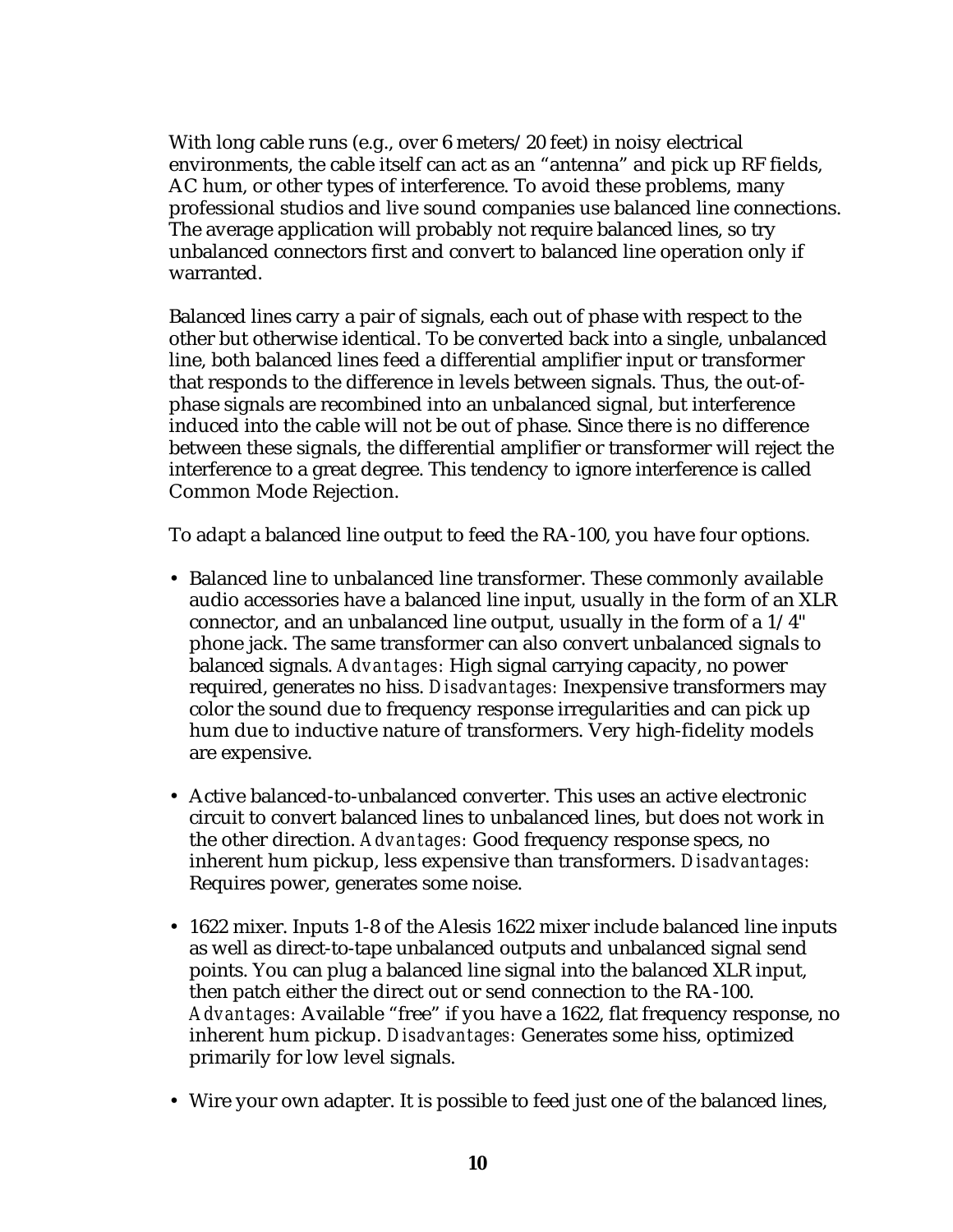along with ground, into the RA-100. The following diagram shows an adapter that assumes pin 2 of the XLR connector is "hot."



If pin 3 is hot, then do not connect pin 2 to anything, and connect the wire from the 1/4" phone jack tip to pin 3 of the XLR female connector. If your system uses stereo phone jacks to carry balanced line signals (the tip and ring should carry the in-phase and out-of-phase signals, respectively, although this may be reversed in some systems), then an adapter is not necessary. Simply plug a stereo cord from the balanced phone jack into the RA-100's input; it will ignore the ring connection and amplify only the tip connection. *Advantages:* Inexpensive, simple. *Disadvantages:* No inherent hum and noise rejection; defeats advantages of balanced line operation

# 2.5 OUTPUTS

#### **Connector Options**

The RA-100 is intended to drive loads of  $4\Omega$  or greater. There are two speaker connection output options for each channel: 1/4" mono phone jack, and push clip terminals (red  $=$  "hot" output, black  $=$  ground). Push connectors are the preferred choice for permanent installations. There is greater surface area contact than with phone connectors, thus promoting a better electrical connection between the speaker wire and amplifier.

Phone jack connections are used for sound reinforcement or any situation when quick setup and breakdown are important. You are also less likely to accidentally reverse the wires if they are permanently connected to phone plugs.

#### **Output Cables**

Speaker cables must deliver large amounts of peak current to a speaker. To complicate matters further, a speaker represents an inductive load, and is more difficult to drive than a purely resistive load. Speakers are also very low impedance devices. Any resistance between the amp output and speakers will degrade the damping factor, efficiency and ultimately, the sound quality. Therefore, the cables you use between the RA-100 and its speakers are very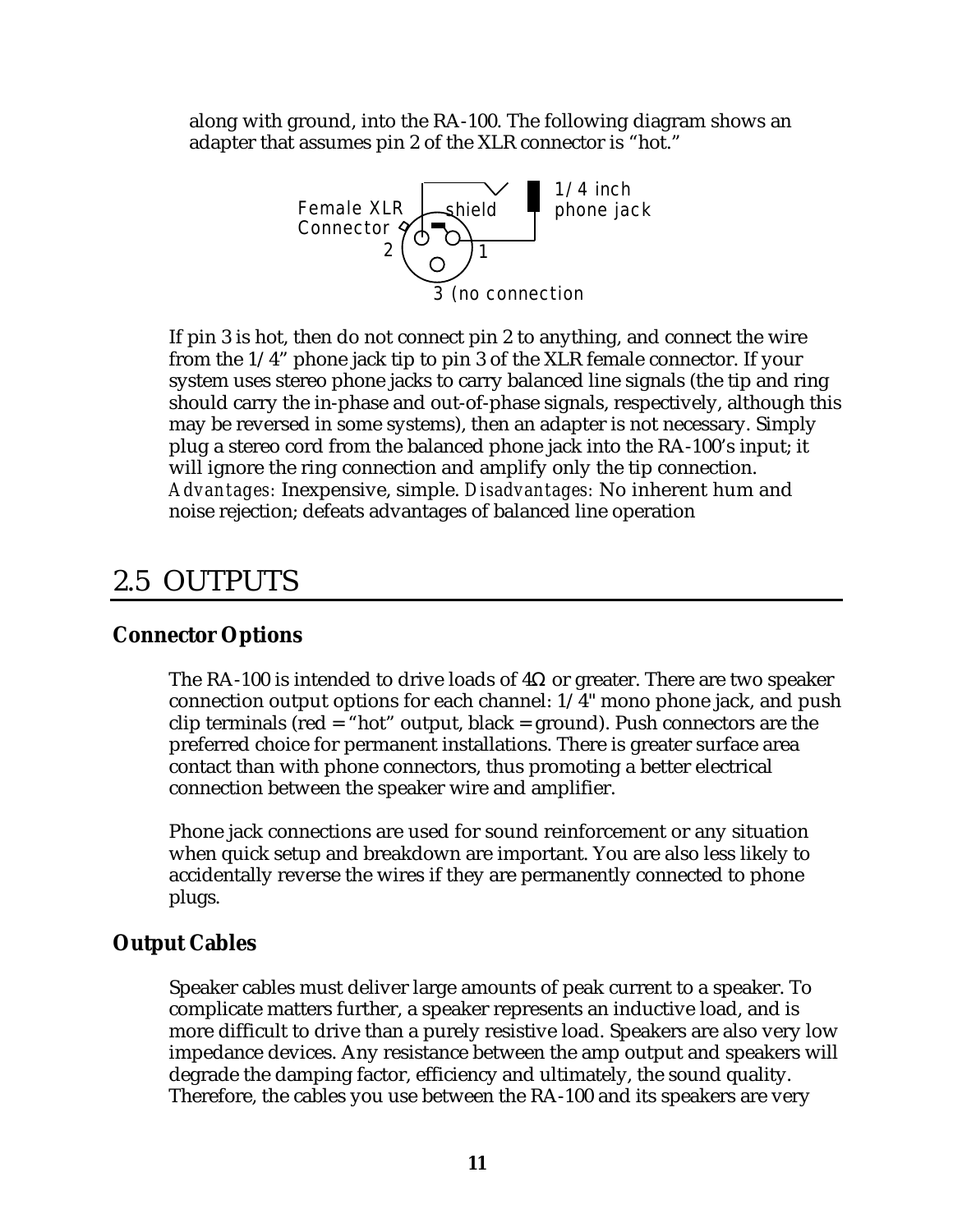#### important.

Alesis recommends stranded, rather than solid, cables for flexibility and ease of installation. However, solid cables are equally usable.

Never use guitar cords as speaker cables. Because they lack sufficient currentcarrying capacity, the amp and speakers will not perform properly and the sound may be degraded. If you make your own cables use electrical zip cord, which is designed to handle several amps of current, or heavy-gauge speaker cables if possible/affordable.

In any event, the thicker the cable, the lower the resistance and the better the current-carrying capability. Standard hookup wire is not acceptable; the minimum acceptable wire type is the common "zip cord" used to connect AC to appliances. The following table relates the wire gauge to the how many feet of cable is required at different impedances to produce a 1 dB power loss. . The lower the resistance, the better. For cables run up to about 25 feet, 16 to 18 gauge wire is satisfactory.

|            | at $4\Omega$ | at $4\Omega$ | at $8\Omega$ | at $8\Omega$ |
|------------|--------------|--------------|--------------|--------------|
| wire gauge | feet         | meters       | feet         | meters       |
| 6          | 1200         | 366          | 2425         | 740          |
| 8          | 800          | 244          | 1600         | 488          |
| 10         | 475          | 145          | 950          | 290          |
| 12         | 300          | 91           | 600          | 183          |
| 14         | 190          | 58           | 375          | 114          |
| 16         | 120          | 37           | 240          | 73           |
| 18         | 75           | 23           | 150          | 46           |
| 20         | 50           | 15           | 100          | 30           |
| 22         | 30           | 9            | 60           | 18           |

#### **Cable length that produces 1 dB of power loss**

In recent years, expensive audiophile cables of high current capacity have appeared. These have been somewhat controversial; some feel the extra expense produces an audible improvement in sound quality, while others find no sonic difference between audiophile cables and other heavy-duty wiring. While Alesis does not endorse any particular brand of cable, we suggest that you investigate different cable types for yourself to discover if they improve the sound of your particular setup.

#### **Connecting Cables to Push Connectors**

The RA-100 push connectors are perfect for studio installations, especially near field monitor usage, where an effective and reliable connector is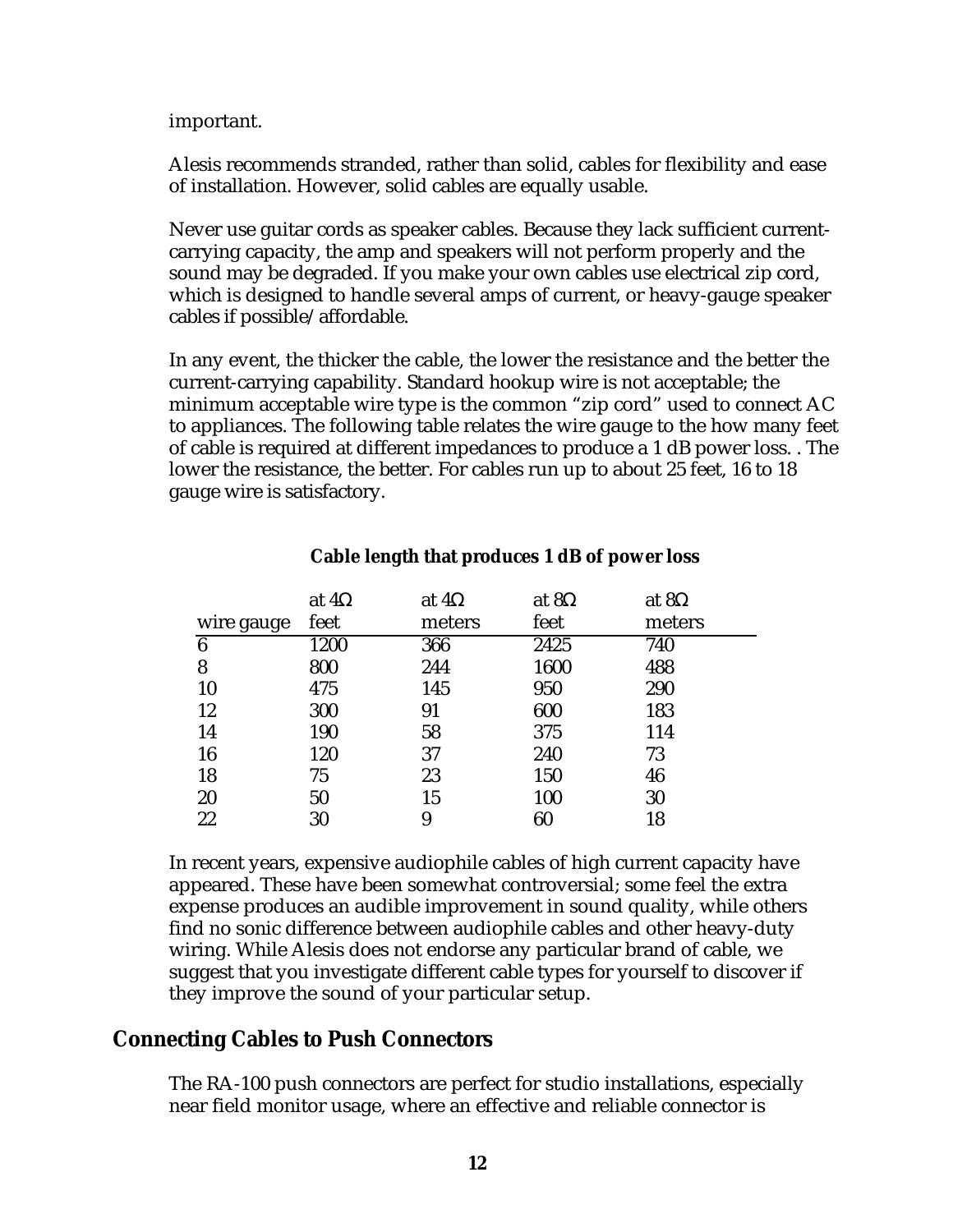required that still maintains the great cost/performance ratio of the RA-100's design. In addition, push connectors are very easy to set up. To connect cable to the push connectors, remove approximately  $1/4$ " of insulation from the end of the wire, being careful not to nick any of the strands. Twist the strands together, press the push terminal button, and feed the strands through the exposed hole in the push connector. Be careful that:

- The push connector grabs the strands, not the insulation
- No stray strands contact any part of the chassis other than the push connector.

#### **The Importance of Speaker Polarity**

The speaker cone's motion should mimic the instrument it's reproducing. For example, a kick drum pushes air toward you, so a speaker reproducing a kick drum should have its cone push air toward you. If the polarity is reversed, the cone will suck air away from you. Even though the same amount of air is moved in either case, many listeners report superior sound with proper polarity as opposed to reversed polarity.

An additional problem occurs if the polarity of one speaker is reversed with respect to the other. This can cause phase-related problems such as thin bass, poor stereo imaging and frequency response anomalies.

With the RA-100, polarity is a function of correctly hooking up the output cables. Usually, for proper polarity, the tip of the output phone plug or the red terminal of the push connector must connect to the speaker's positive (+) terminal. This will insure that polarity from the RA-100 input to speaker cone motion will be consistent. Check your speakers' polarity, however, because not all brands follow this wiring convention.

Please note that polarity reversal can occur in devices (such as mixers or effects units) "upstream" of the RA-100. To test for proper speaker and system polarity, see section 3.2.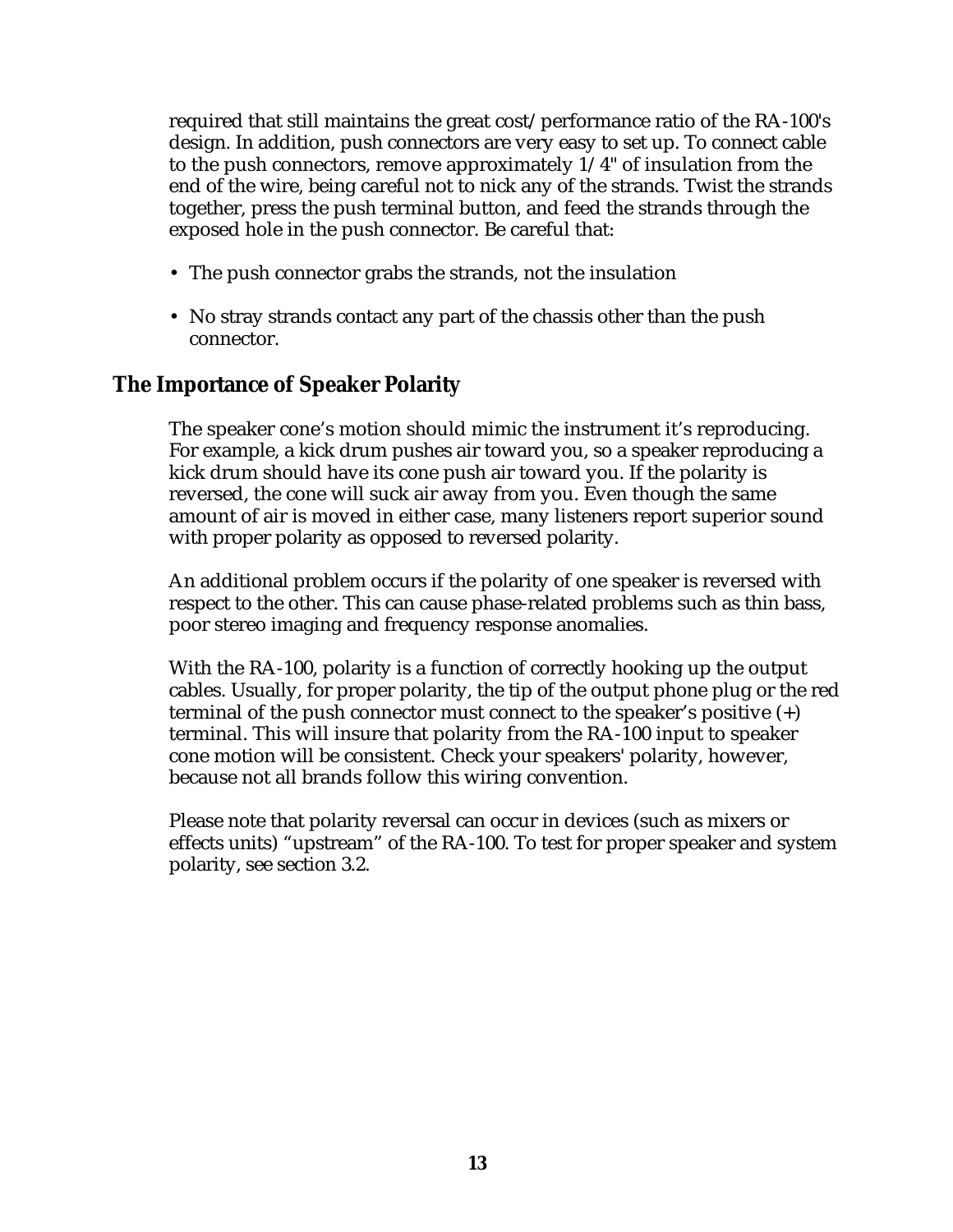# CHAPTER 3: USING THE RA-100

# 3.1 FRONT PANEL CONTROLS

The following diagram shows the various front panel controls, as described next.



#### **Volume Controls**

These regulate the input signal going into the RA-100. Always turn the volume controls all the way down (counterclockwise) when making input or output connections to the RA-100. Power should be off as well. It's also good practice to turn the volume controls all the way down when turning on power just in case a signal source feeding the RA-100 is "live."

#### **On-Off Switch**

Press the upper half of this rocker-type switch to turn the amplifier on, and the lower half to turn the amplifier off.

Upon turning on the amplifier, the green power indicator LED will light. Note that in direct sunlight, this light may not be easily visible.

**WHEN TURNING ON AND OFF THE GEAR IN A SYSTEM, IT IS IMPORTANT TO TURN ON THE POWER AMP LAST AND TURN IT OFF FIRST.** Devices that are amplified by the RA-100 may generate thumps or other transients on power-up; if the RA-100 is on, these transients could be of sufficient amplitude to damage your speakers, especially if system levels were inadvertently set too high. Conversely, some units also create transients when turned off. For this reason, the RA-100 should always be turned off first.

However, Alesis realizes that in many applications the RA-100 power switch will be left on and the RA-100, along with other gear, will be switched on by a master AC switch. As a result, there is a brief delay to allow other equipment in your system to settle down after receiving power. After this delay, during which the other units will have presumably made all the noises they were going to make, the RA-100 will be ready for operation.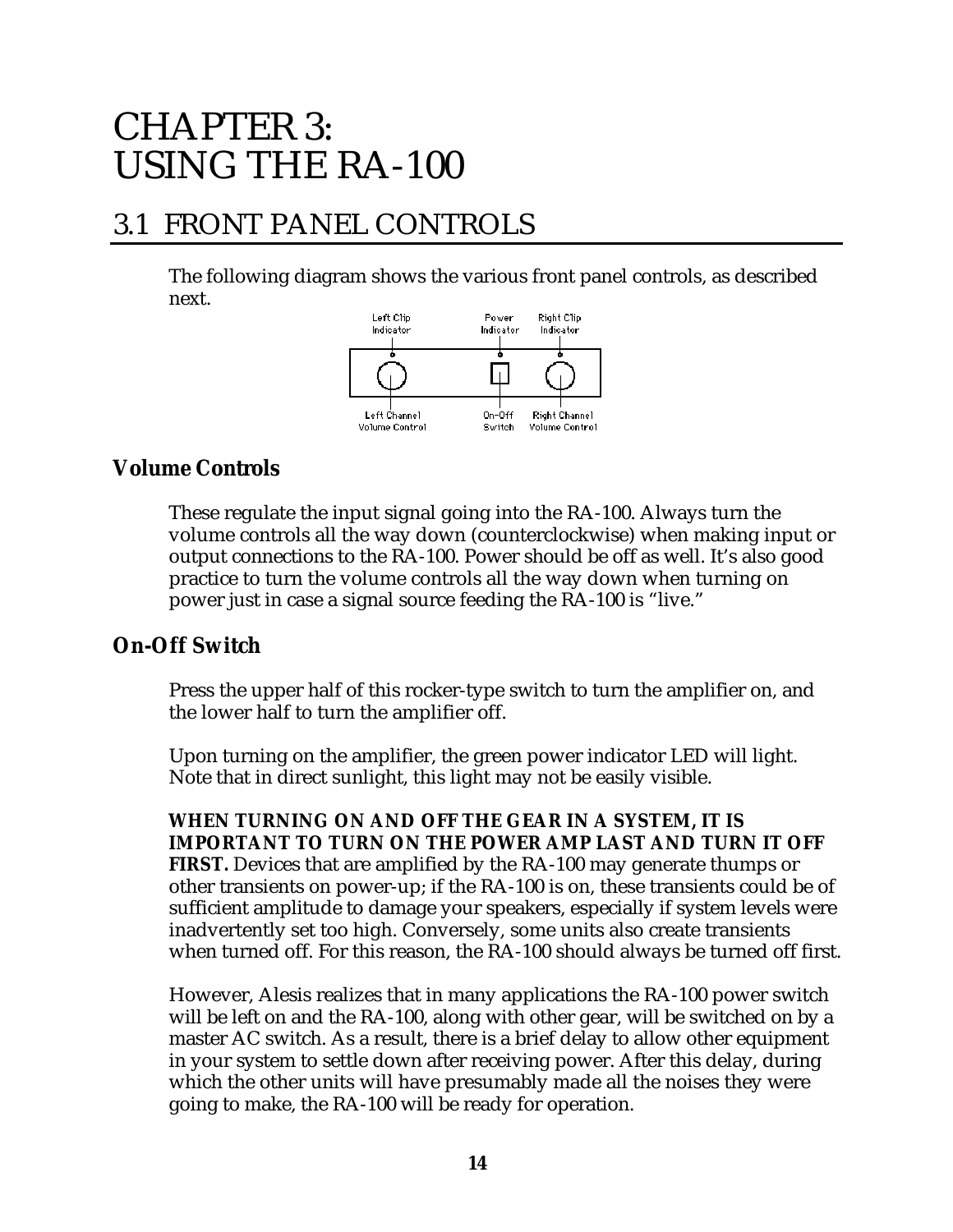#### **Mute Switch**

Because turning the RA-100 on and off generates no spikes within the amplifier, the power switch doubles as a mute switch or "panic button." For example, if there is a serious feedback problem, you can simply turn off the RA-100, then chase down the source of the problem.

#### **Clip Indicators**

These improve on conventional clipping indicators by showing whenever *any* conditions occur that could lead to non-linearity, such as an extremely out-of-spec load (e.g., too many speakers connected in parallel or a short across the speaker terminals). Even if the problem occurs for only a few microseconds, a pulse-stretching circuit will allow the LED to light long enough for you to see that a problem is occurring.

Because of the RA-100's ability to enter and exit clipping with as few audible artifacts as possible, you may not hear any distortion even if the indicator flashes. In general, a few flashes every now and then will not be a problem. However, if the LEDs flash often or remain on for any extended period of time, then turn down the volume controls to reduce the signal level going to the RA-100. If this doesn't solve the problem, check your output cables and speakers.

# 3.2 CHECKING FOR PROPER POLARITY

To check for correct speaker polarity, briefly connect the + terminal of a 1.5V battery to the speaker cable's "hot" or + lead, and the battery's - terminal to the speaker cable's "cold," ground, or - lead. You will hear a "pop" from the loudspeaker as you connect the battery, and another as you disconnect it. Observe the direction of the speaker cone movement. If the speaker cables are wired in the common manner (and the speakers themselves are not mislabelled), the speaker cone will move forward (toward you) when you connect the battery and away from you when the battery is disconnected.

If the speaker cone moves in the opposite direction, reverse the wires going to the speaker and re-test for proper polarity. Always check your speakers' polarity as not all manufacturers follow the same wiring convention.

## 3.3 CHOOSING THE CORRECT SPEAKERS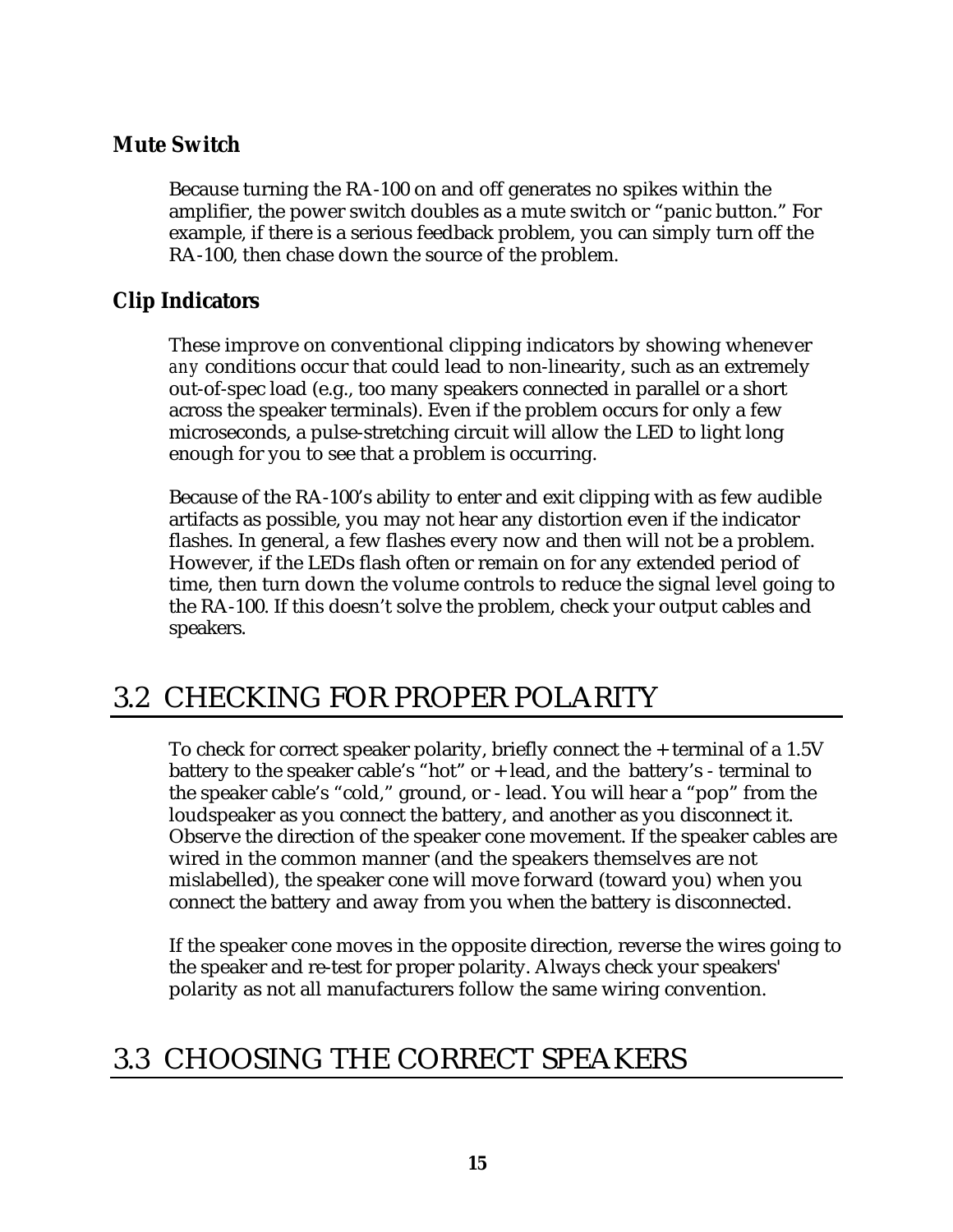Near-field monitoring through "reference" speakers has become the preferred way to monitor and mix music. With near-field monitoring, small speakers are placed so that they are a few feet from the engineer's ears. As a result, room acoustics become less important since the primary acoustic interaction involves direct sound from the speakers rather than reflected sounds from the room. Since few home and project studios have good acoustics, near-field monitors can provide realistic monitoring in a small space at relatively low levels.

Near-field monitors offer other advantages compared to large studio speakers, including smaller size, lower cost, and easier transportability to other studios for reference purpose.

Because of its moderate power rating, excellent fidelity, and lack of a noisegenerating fan, the RA-100 "Reference Amplifier" excels in driving reference near-field monitor speakers in smaller studios. However, you should choose speakers that can handle the power the RA-100 can generate. Speaker wattage ratings are often confusing, and standards by which ratings are obtained vary from manufacturer to manufacturer. If a speaker can handle 100 watts RMS continuous power, it should be able to handle the RA-100. However, under conditions of clipping or other abuse of the RA-100, damage to speakers is possible. For best results, use speakers designed for medium- to high-power applications.

## 3.4 ABOUT GROUND LOOPS

A hum or buzz may be introduced into some audio systems by a phenomenon known as a ground loop. This can occur if a piece of equipment "sees" two or more different paths to ground, as shown below.

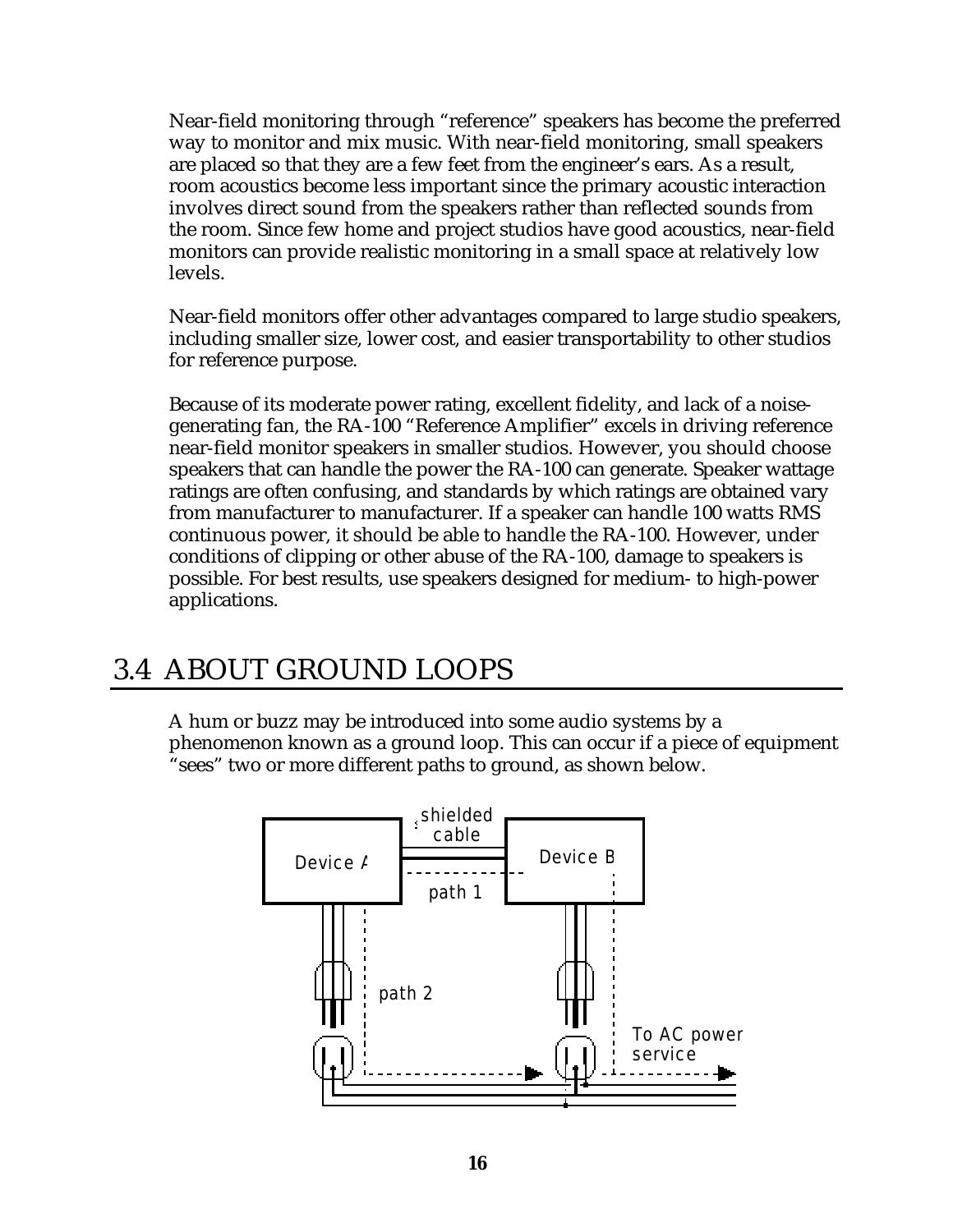One path goes from device A to ground via the ground terminal of the threeconductor AC power cord, but A also sees a path to ground through the shielded cable and AC ground of device B. Because ground wires have a small amount of resistance, small amounts of current can flow through ground and generate a voltage along the cable shield. This signal may end up getting induced into the hot conductor.

The loop can also act like an antenna into which hum is induced, or can even pick up radio frequencies. Furthermore, many components in a circuit connect to ground. If that ground is "dirty" and contains noise, it might get picked up by the circuit. Ground loops cause the most problems with highgain circuits, since massive amplification of even a couple millivolts of noise can give an audible signal.

Most ground loop problems can be solved by plugging all equipment into the same grounded AC source. However, it is important to make sure that the AC source is not overloaded and is properly rated to handle the gear plugged into it.

For really tough cases, you may need to break the connection that causes the loop condition. Although some do this by using a ground lifter and breaking the AC ground, THIS IS A DANGEROUS OPTION WHICH YOU SHOULD NOT USE because it sacrifices the safety factor the AC ground wire provides. In the previous diagram, a better option would be to interrupt the cable shield. There are two ways to do this: one is to simply break the shield at some point, usually by disconnecting it from ground at one jack. (The other end should remain connected so that the shielding properties are retained, even if there is no direct path for ground.)

The other is to use a transformer as mentioned in section 2.4, "Adapting the RA-100 to Balanced Lines," to provide isolation in the audio line between the two pieces of gear. Transformers generally have no ground connection between the input and output connections.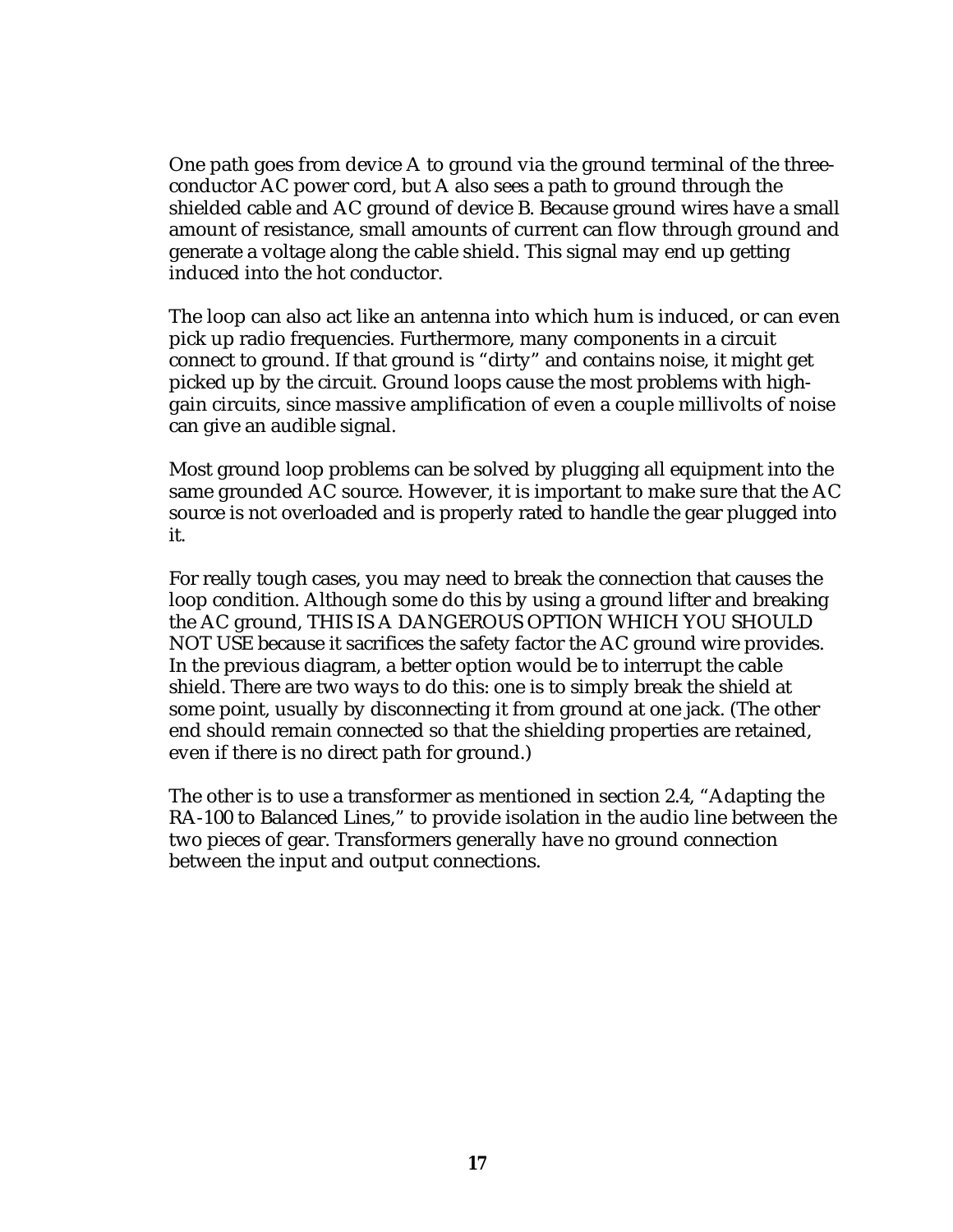# CHAPTER 4: TYPICAL APPLICATIONS

# 4.1 STUDIO MONITOR AMP



In the studio, the RA-100 is ideal for driving near-field or other reference speakers. In this example, an Alesis 1622 mixer feeds the RA-100, which provides power amplification. The RA-100 outputs feed a set of near-field monitor speakers.

## 4.2 SOUND REINFORCEMENT

For auditorium and live music use, the RA-100 has sufficient power to drive a set of small-to-medium size club speakers. The hookup diagram is the same as above, with an Alesis 1622 mixer feeding the RA-100, and the RA-100 driving the speakers.

Biamplification often provides better live sound and greater efficiency by splitting the audio signal into two different channels. One channel drives a low frequency speaker system and the other, a high frequency speaker system. See Section 4.5.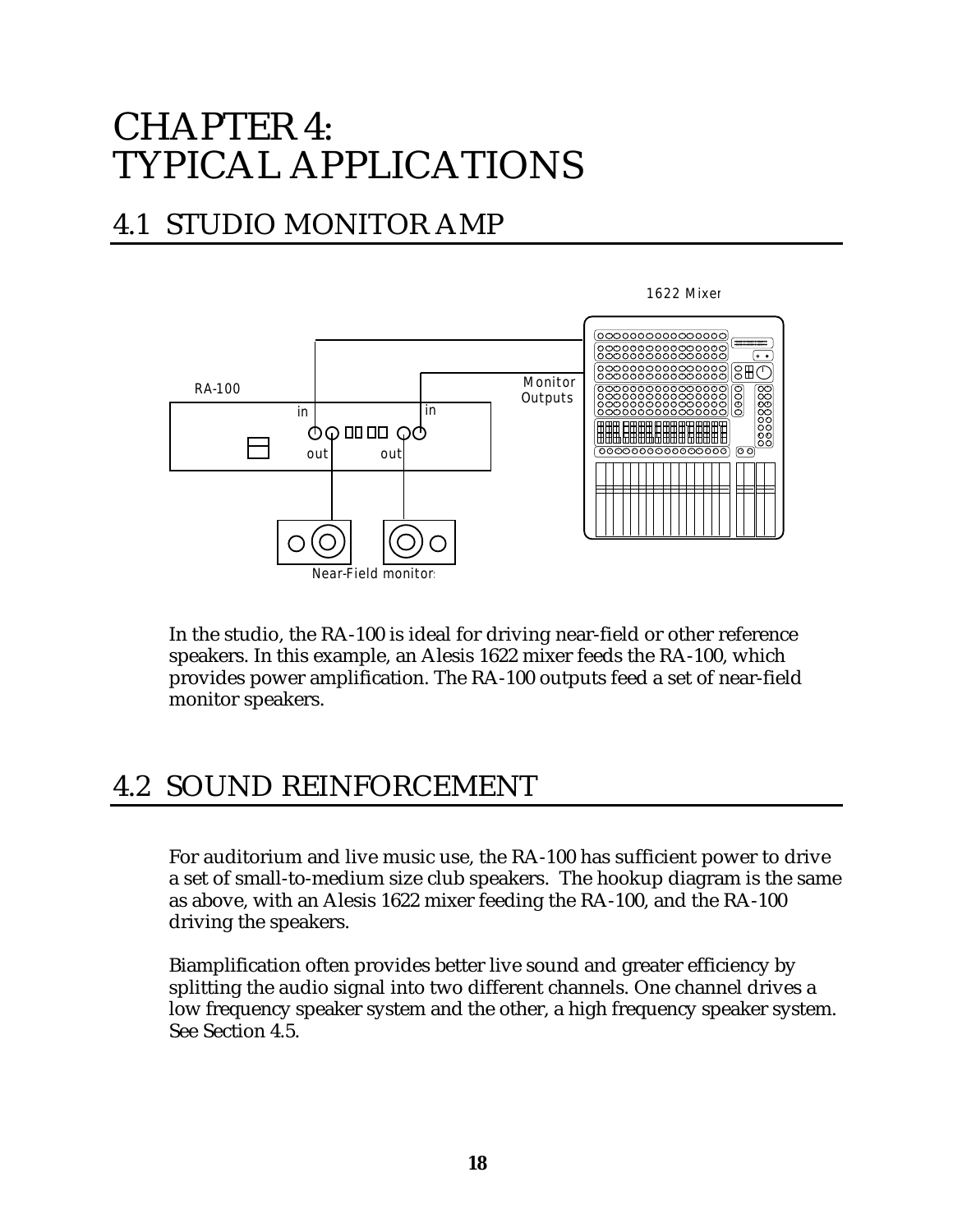# **4.3** KEYBOARD AMPLIFICATION SYSTEM



A stereo keyboard feeds the Alesis QuadraVerb, which provides reverberation and other signal processing effects. The QuadraVerb outputs feed the RA-100, which then drives a set of small-to-medium size club speakers.

With multiple keyboard setups, you may need a mixer to combine the keyboard outputs into a single stereo feed. The Alesis 1622 Mixer is ideal for this type of application. The QuadraVerb can either process the 1622's outputs on the way to the power amp as shown, or be inserted into the 1622 and use the 1622's send/return effects capabilities. In this case, the 1622 master outputs would go directly into the RA-100.

Remember that synthesizers require full-range speakers to accommodate the extremely low and high frequencies some keyboards can generate.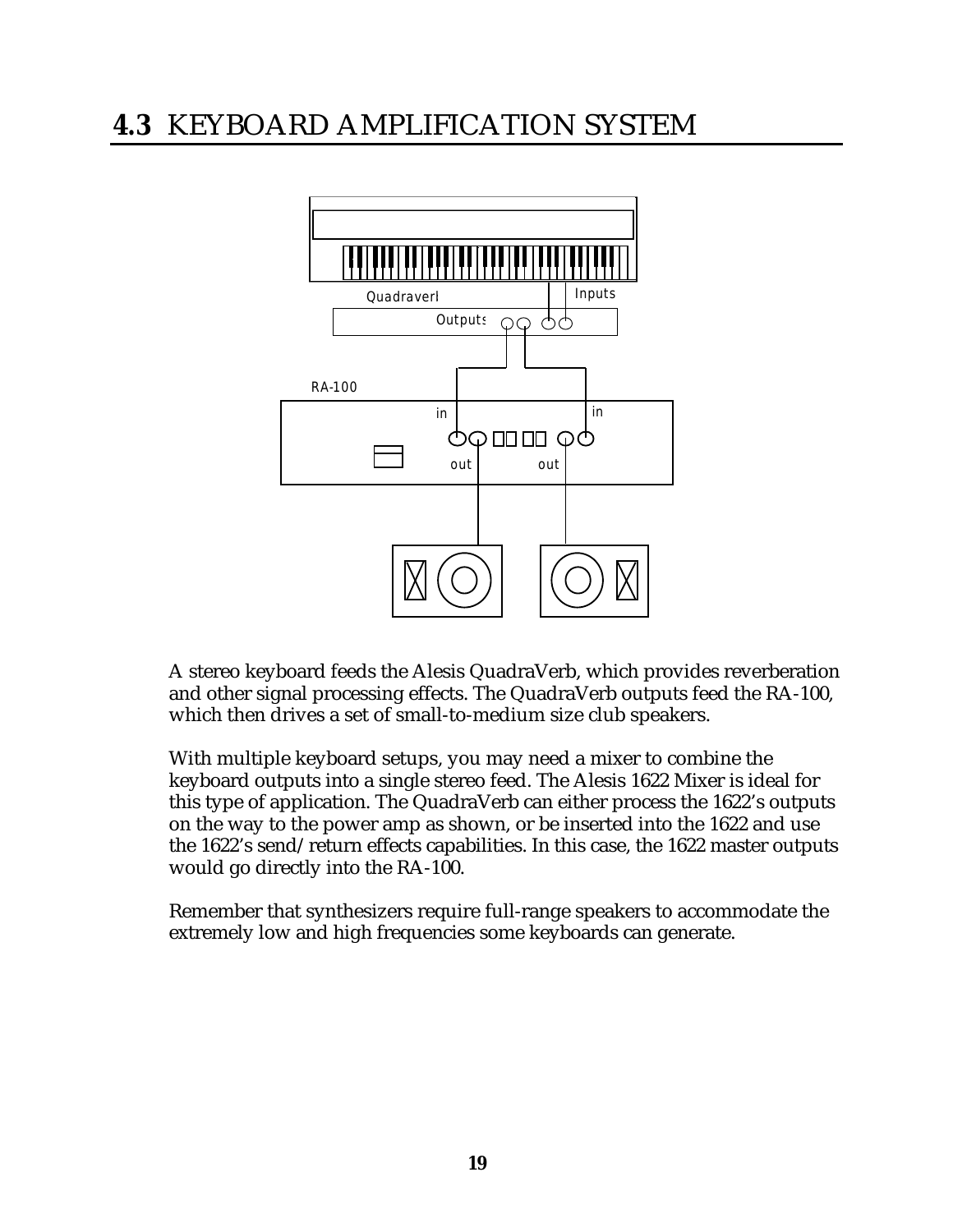# 4.4 GUITAR AMPLIFICATION SYSTEM



Many guitarists now use rack mount, component systems for greater flexibility compared to "all-in-one" amps. In this system, a guitar goes through a QuadraVerb GT to provide distortion, chorusing, reverb, and other effects. Its outputs feed the RA-100, which then drives a set of small-tomedium size club speakers.

Note that mono sound sources should plug into the *right* QuadraVerb GT input jack, as show in the diagram.

An optional MIDI Program Change footswitch calls up different programs in the QuadraVerb GT.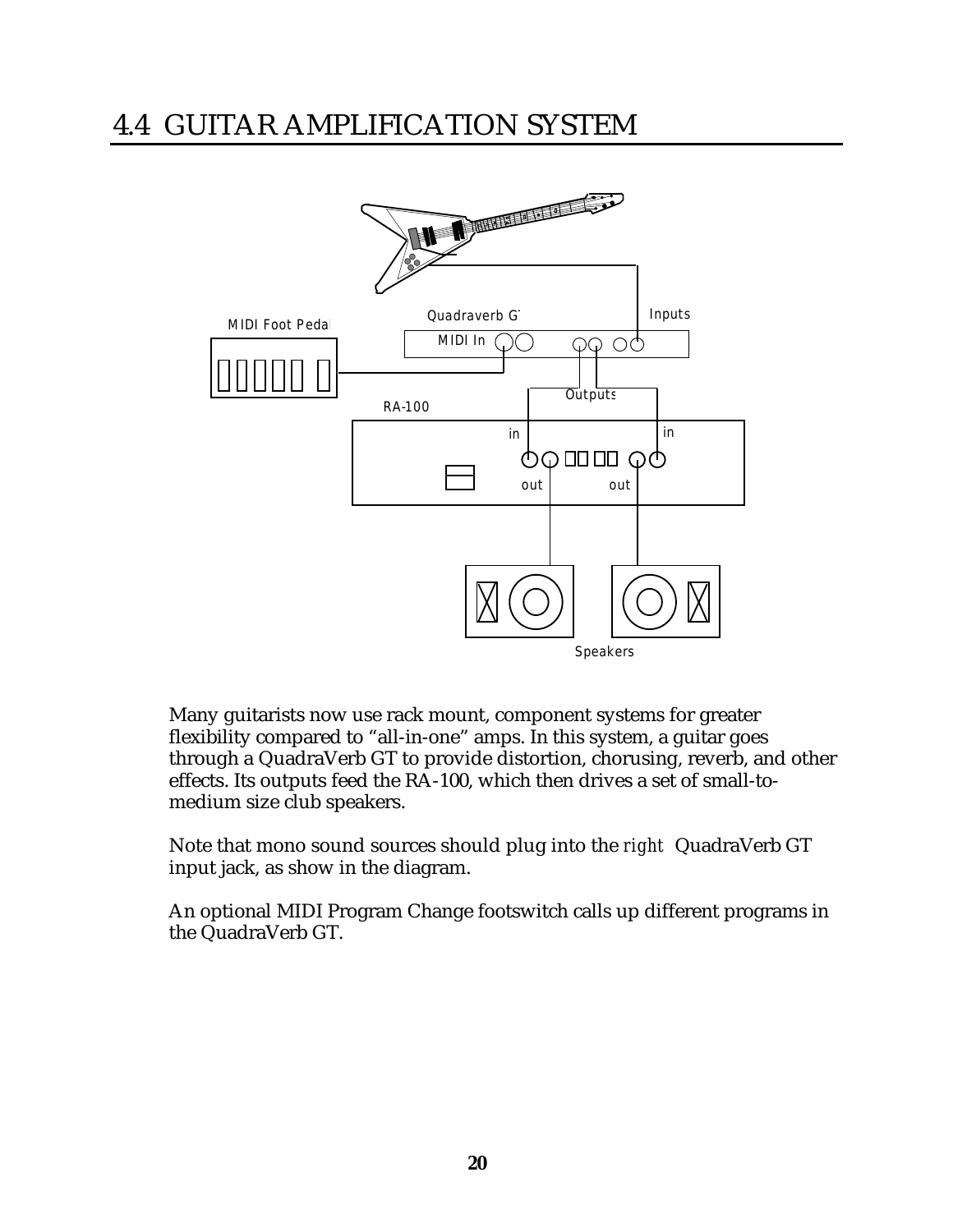### 4.5 BIAMP SOUND REINFORCEMENT



Biamplification splits a signal into two separate lines. One carries low frequency signals and the other carries high frequency signals. Each split feeds its own power amp and set of speakers. The main advantages of biamplification are greater efficiency and lower intermodulation distortion since low frequency speakers need not carry high frequencies (and high frequency speakers won't receive low frequencies).

In this setup, an Alesis 1622 mixer feeds a crossover that generates the separate high and low frequency splits. The low frequencies go to one RA-100 which drives the low frequency speaker system; the other RA-100 handles the higher frequencies and drives a set of high frequency speakers.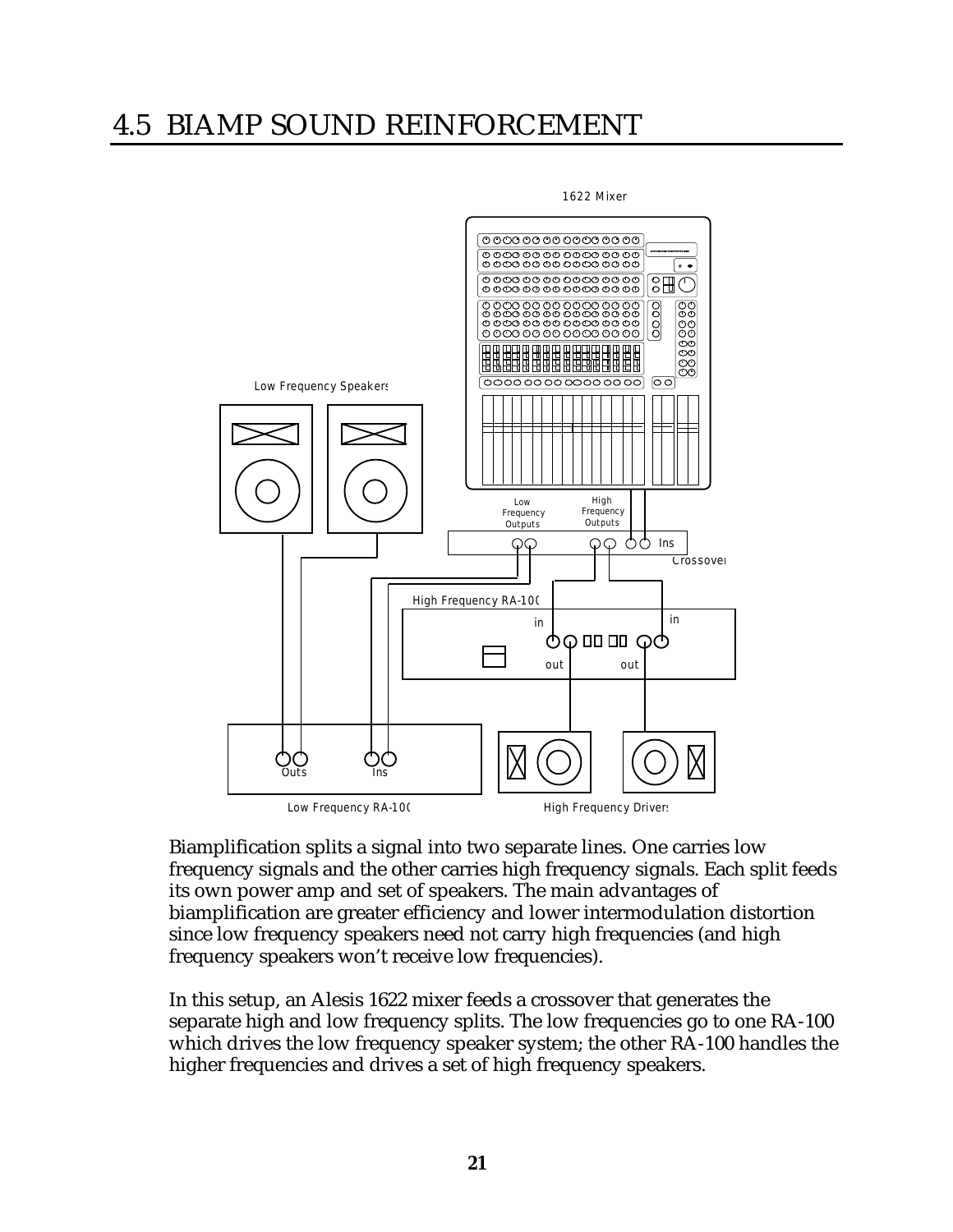# CHAPTER 5: MAINTENANCE/SERVICE

# 5.1 GENERAL INFORMATION

#### **Cleaning**

Disconnect the AC cord, then use a damp cloth to clean the amplifier's metal and plastic surfaces. For heavy dirt, use a non-abrasive household cleaner such as Formula 409 or Fantastik. DO NOT SPRAY THE CLEANER DIRECTLY ONTO THE FRONT OF THE UNIT AS IT MAY DESTROY THE LUBRICANTS USED IN THE SWITCHES AND CONTROLS! Spray onto a cloth, then use the cloth to clean the unit.

#### **Maintenance**

Here are some tips for preventive maintenance.

- **Do not remove the RA-100 top cover. There are no user serviceable parts inside. Refer servicing to a qualified repair technician.**
- Periodically check the AC cord for signs of fraying or damage.
- If you use the push connector output terminals, check that the cables are securely in place and that no strands short to the chassis or any other terminal.
- Periodically rotate the volume controls (make sure power is off). In many applications the volume controls will be set to a particular point and not adjusted. Occasional rotation of the volume controls will minimize buildup of dust on the potentiometer wiper, thus minimizing scratchiness as the unit gets older.
- Place a dust cover over the RA-100 when it is not in use.

#### **Refer All Servicing to Alesis**

Alesis has spent a great deal of effort researching power amplifier reliability. We believe that the RA-100 is one of the most reliable amplifiers that can be made using current technology, and should provide years of trouble-free use.

WARNING: The full AC line voltage, as well as high voltage/high current DC voltages, are present at several points within the chassis. Service on this product should be performed only by qualified technicians. THERE ARE NO USER-SERVICEABLE PARTS INSIDE.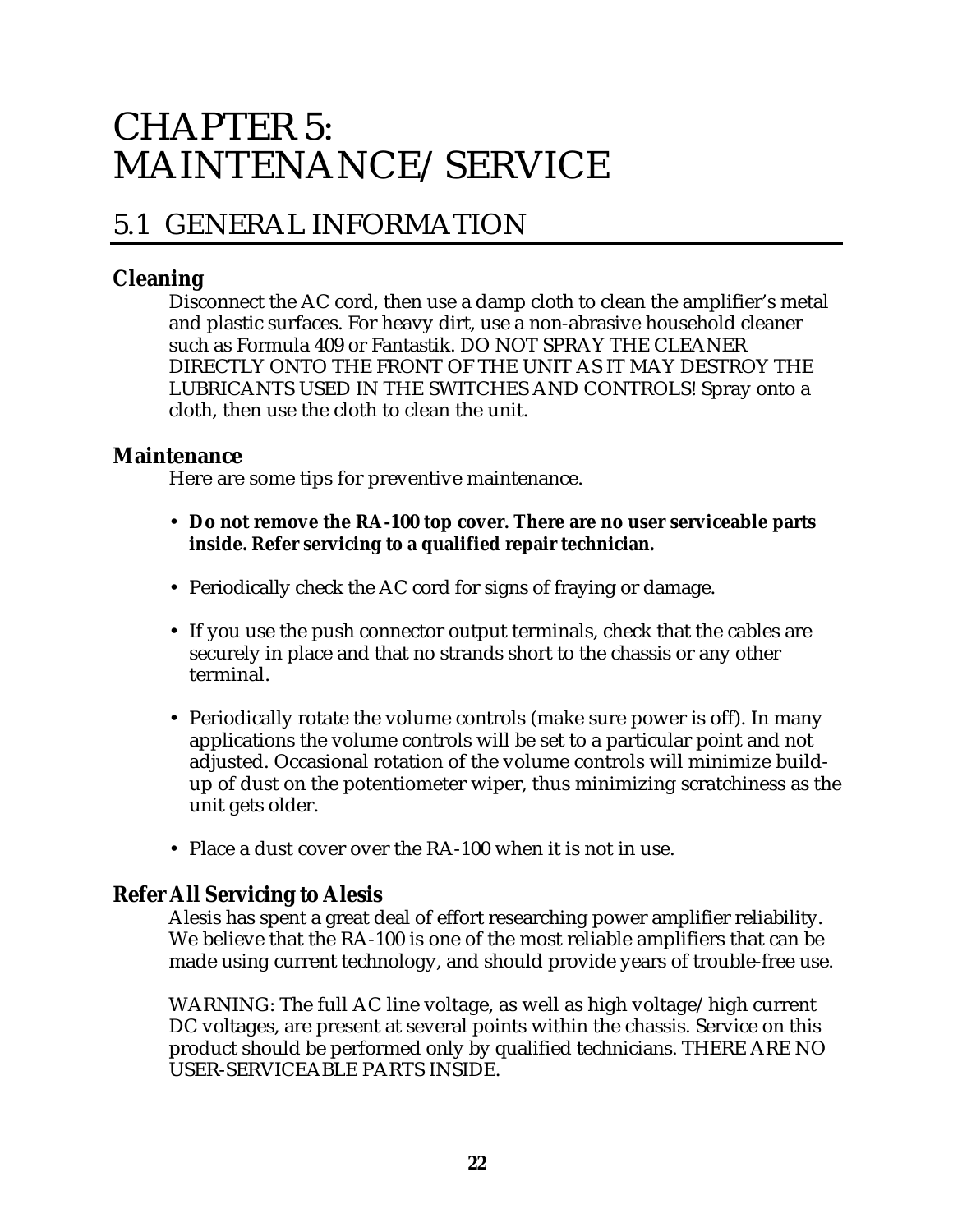# CHAPTER 6: TROUBLESHOOTING

Begin the troubleshooting process by re-reading the manual to make sure you didn't miss some important point regarding the unit's operation. After that, try the following techniques for specific problems.

#### **Hum**

Turn down the volume controls. If the hum goes away, then the source of the hum is either in a unit feeding the RA-100, or in the input cables feeding the RA-100. Check your cables and other units.

If the hum persists, there may be a ground loop. Follow the advice given in section 3.4. Also, check to see that the RA-100 is not situated near other devices with large external hum fields.

If a loud hum continues, there may be a problem within the RA-100.

#### **No Volume**

Turn up the volume controls with no signal feeding the RA-100, and listen very carefully to the speakers. If you hear any hum or noise, no matter how low level, then the RA-100 is receiving power and the problem probably lies in the equipment or cables feeding the RA-100.

If the speakers are absolutely dead and make no noise whatsoever, check the speaker cabling.

#### **Distorted or Low Level Sound**

If either of these problems occurs after the RA-100 has been on for a long time and running under a heavy load, it is possible that the output protection circuitry has kicked in. Let the unit rest for a minute by turning off the power and see if the problem goes away. If it does, check for thermal problems such as obstructed air flow around the unit.

Bad cables can also cause distorted or low level sound—yet another argument for using the best cables you can afford.

#### **Thin Sound/Sound that Changes Unpredictably in a Room**

This is generally the result of mismatched speaker polarity. Refer to section 3.2 for information on how to test for proper polarity.